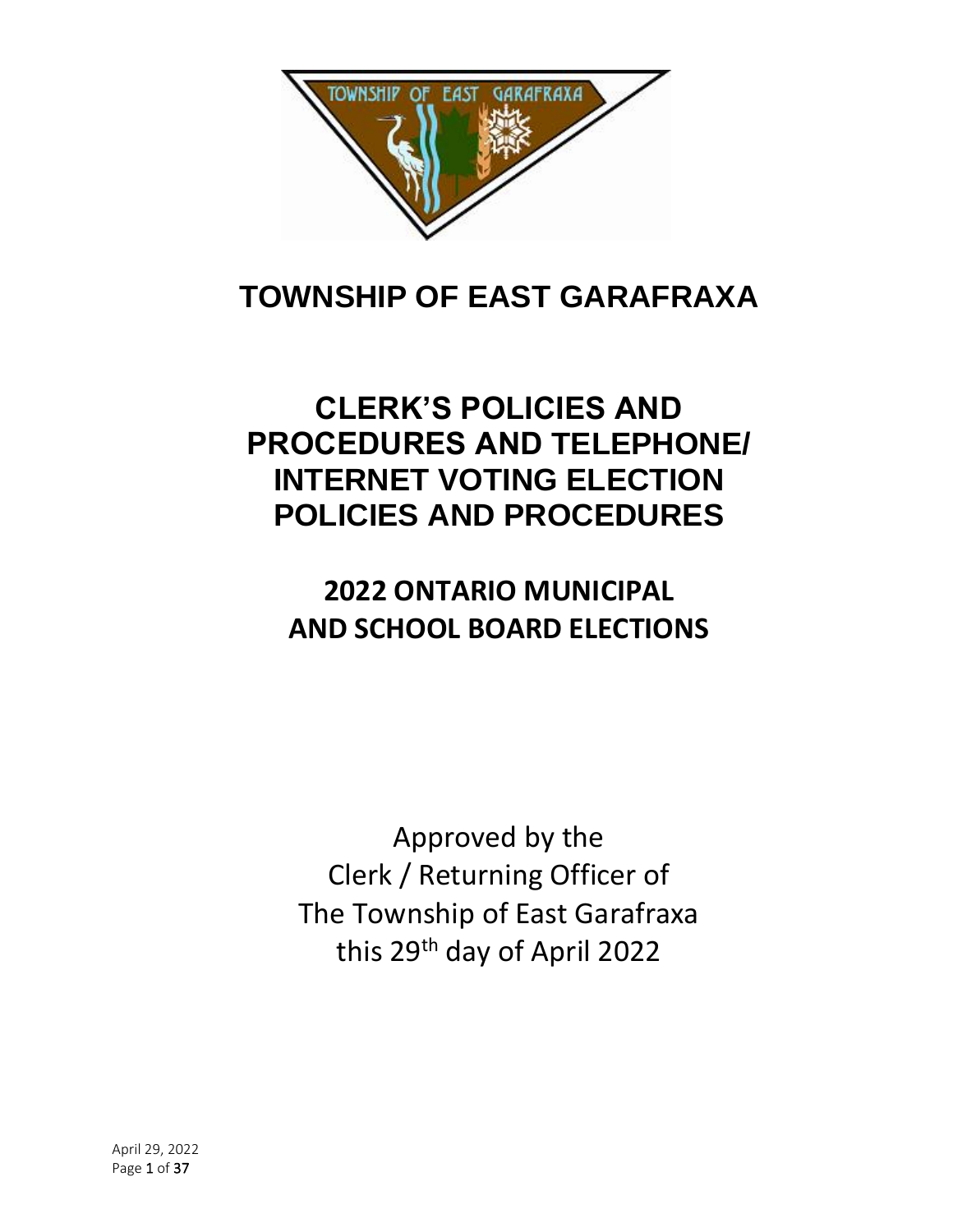# **Contents**

| 1.              |                                                                    |  |
|-----------------|--------------------------------------------------------------------|--|
| 2.              |                                                                    |  |
| 3.              |                                                                    |  |
| 4.              |                                                                    |  |
| 5.              |                                                                    |  |
| 6.              |                                                                    |  |
| 7.              |                                                                    |  |
| 8.              |                                                                    |  |
| 9.              |                                                                    |  |
| 10 <sub>1</sub> |                                                                    |  |
| 11.             |                                                                    |  |
| 12.             |                                                                    |  |
| 13.             | CORRUPT ELECTION PRACTICES - PROVINCIAL OFFENCE AND PROSECUTION 26 |  |
| 14.             |                                                                    |  |
| 15.             |                                                                    |  |
| 16.             |                                                                    |  |
| 17.             |                                                                    |  |
| 18.             |                                                                    |  |
| 19.             |                                                                    |  |
| 20.             |                                                                    |  |
| 21.             |                                                                    |  |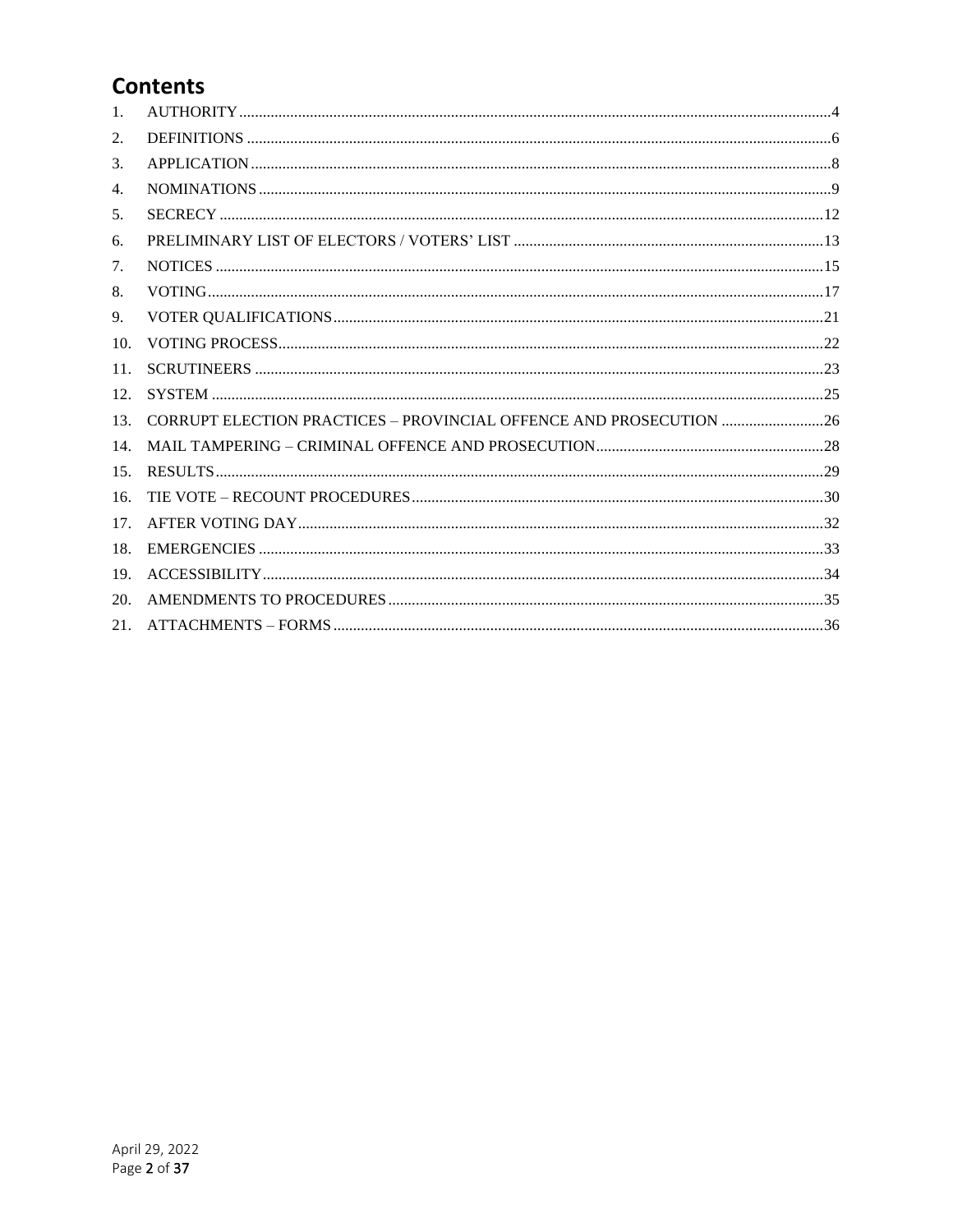These Policies and Procedures have been prepared for the purposes of convenience ONLY. For accurate reference, please refer to the *Municipal Elections Act, 1996*, as amended and the *Good Government Act, 2009*.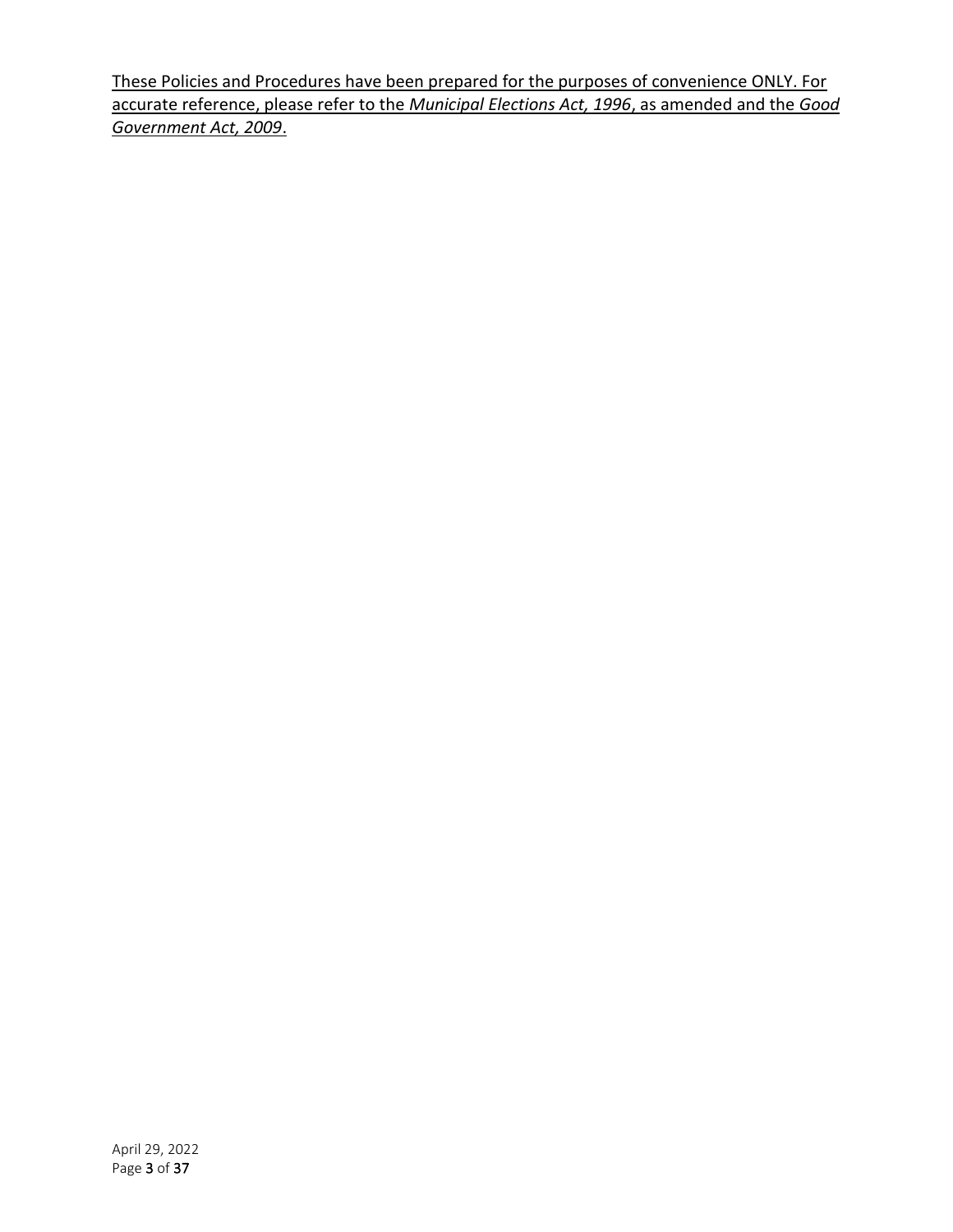# <span id="page-3-0"></span>**1. AUTHORITY**

On May 11, 2021, the Council of Township of East Garafraxa adopted By-law Number 27-2021, as amended by By-Law 14-2022 authorizing the use of an alternative voting method, that being the Telephone/Internet Voting method.

The Municipal Elections Act, more specifically Subsection 42(3), states as follows:

#### **Procedures and forms**

- (3) The Clerk shall,
	- (a) establish procedures and forms for the use of,
		- (i) any voting and vote-counting equipment authorized by by-law, and
		- (ii) any alternative voting method authorized by by-law; and

(b) provide a copy of the procedures and forms to each candidate when his or her nomination is filed. 2009, c. 33, Sched. 21, s. 8 (22); 2016, c. 15, s. 31 (3).

Subsection 42(4), states that the Clerk shall provide the procedures and forms on or before June 1 in the year of the election.

Subsection 42(4), states that the procedures and forms established by the Clerk, if they are consistent with the principles of the Act, prevail over anything in the Act and the regulations made under it.

Subsection 11(2) of the Municipal Elections Act states that the Clerk of a local municipality has responsibility for conducting elections within that municipality and responsibility for,

- a) preparing for the election;
- b) preparing for and conducting a recount in the election;
- c) maintaining peace and order in connection with the election; and
- d) in a regular election, preparing and submitting the report described in subsection 12.1 (2). 1996, c. 32, Sched., s. 11 (2); 2009, c. 33, Sched. 21, s. 8 (7).

With respect to the duties and authority of a municipal Clerk, the Municipal Elections Act further states as follows:

- 12(1) A Clerk who is responsible for conducting an election may provide for any matter or procedure that,
	- (a) is not otherwise provided for in an Act or regulation; and

(b) in the clerk's opinion, is necessary or desirable for conducting the election.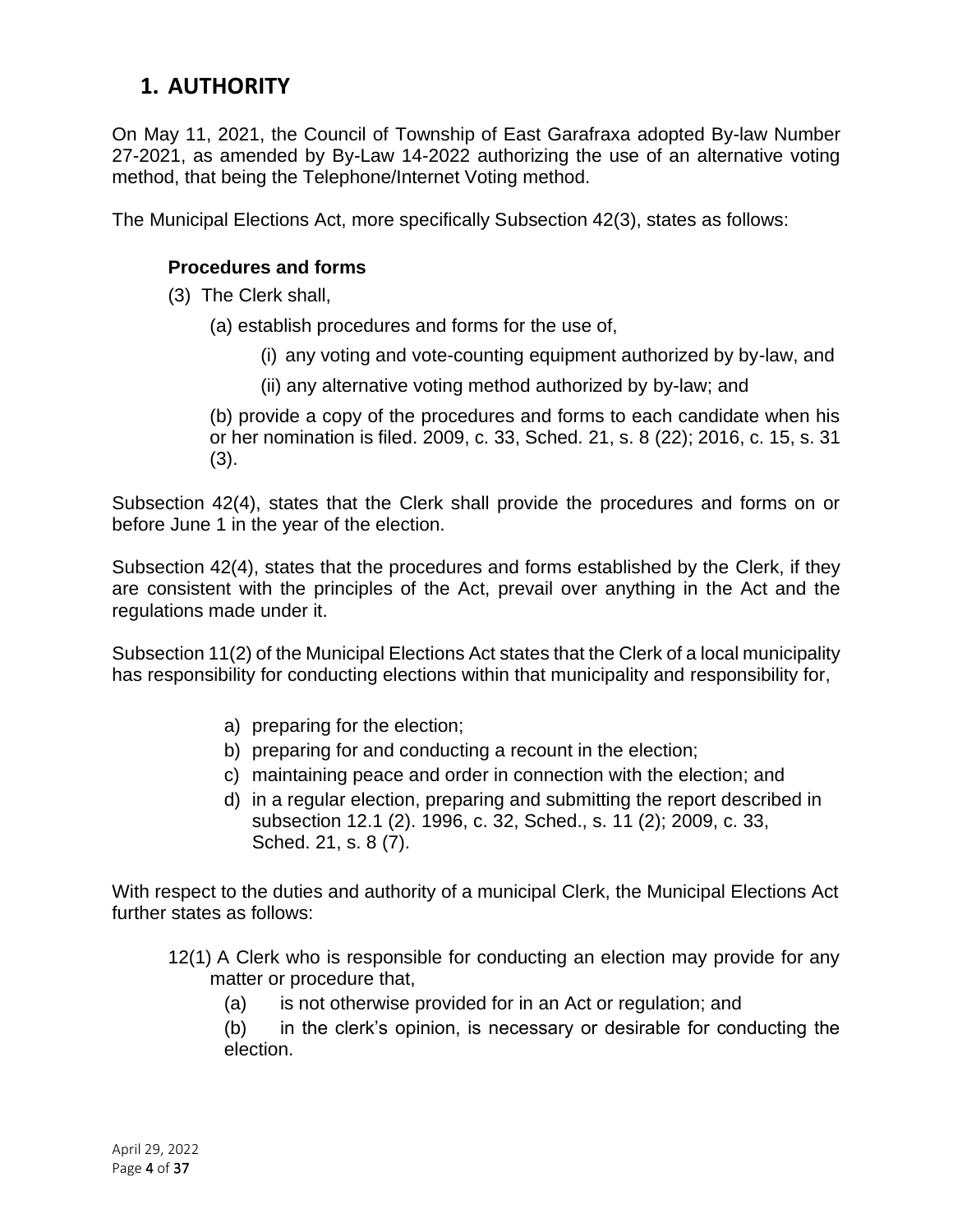- 12(2) The power conferred by subsection (1) includes power to establish forms, including forms of oaths and statutory declarations, and power to require their use.
- 12(3) The power conferred by subsection (1) includes power to require a person, as a condition of doing anything or having an election official do anything under this Act, to furnish proof that is satisfactory to the election official of the person's identity or qualifications, including citizenship or residency, or of any other matter.
- 13(1) Any notice or other information that this Act requires the Clerk to give shall be given in a form and manner and at a time that the clerk considers adequate to give reasonable notice or to convey the information, as the case may be.
- 13(2) The Clerk shall provide electors, candidates and persons who are eligible to be electors with information to enable them to exercise their rights under this Act.

Subsection 42(5) states that when a by-law authorizing the use of an alternative voting method is in effect, Sections 43 (advance votes) and 44 (voting proxies) apply only if the by-law so specifies. By-law Number 27-2021, as amended, by By-Law 14-2022, of the Township of East Garafraxa states no proxy voting provisions are applicable at the municipal election conducted in accordance with the By-Law, therefore voting proxies are not applicable. Advanced voting shall be in accordance with By-Law 27-2021, as amended, by By-Law 14-2022.

The Municipal Elections Act, more specifically Section 53, also provides that the Clerk may declare an emergency if he or she is of the opinion that circumstances have arisen that are likely to prevent the election being conducted in accordance with this Act and provides the authority to the Clerk to make arrangements for the proper conduct of the election. Any arrangements made by the Clerk, if they are consistent with the principles of the Municipal Elections Act, prevail over anything in the Act and the regulations and all such arrangements, if made in good faith, shall not be reviewed or set aside on account of unreasonableness or supposed unreasonableness.

Therefore, as Clerk of The Township of East Garafraxa and Returning Officer for the 2022 Municipal & School Board Elections, I do hereby certify and approve the following procedures for conducting the 2022 Municipal & School Board Elections and also establish that the attached forms are the forms permitted to be used during this election process.

Date Approved

April 29, 2022

Susan M. Stone, CAO/Clerk / Returning Officer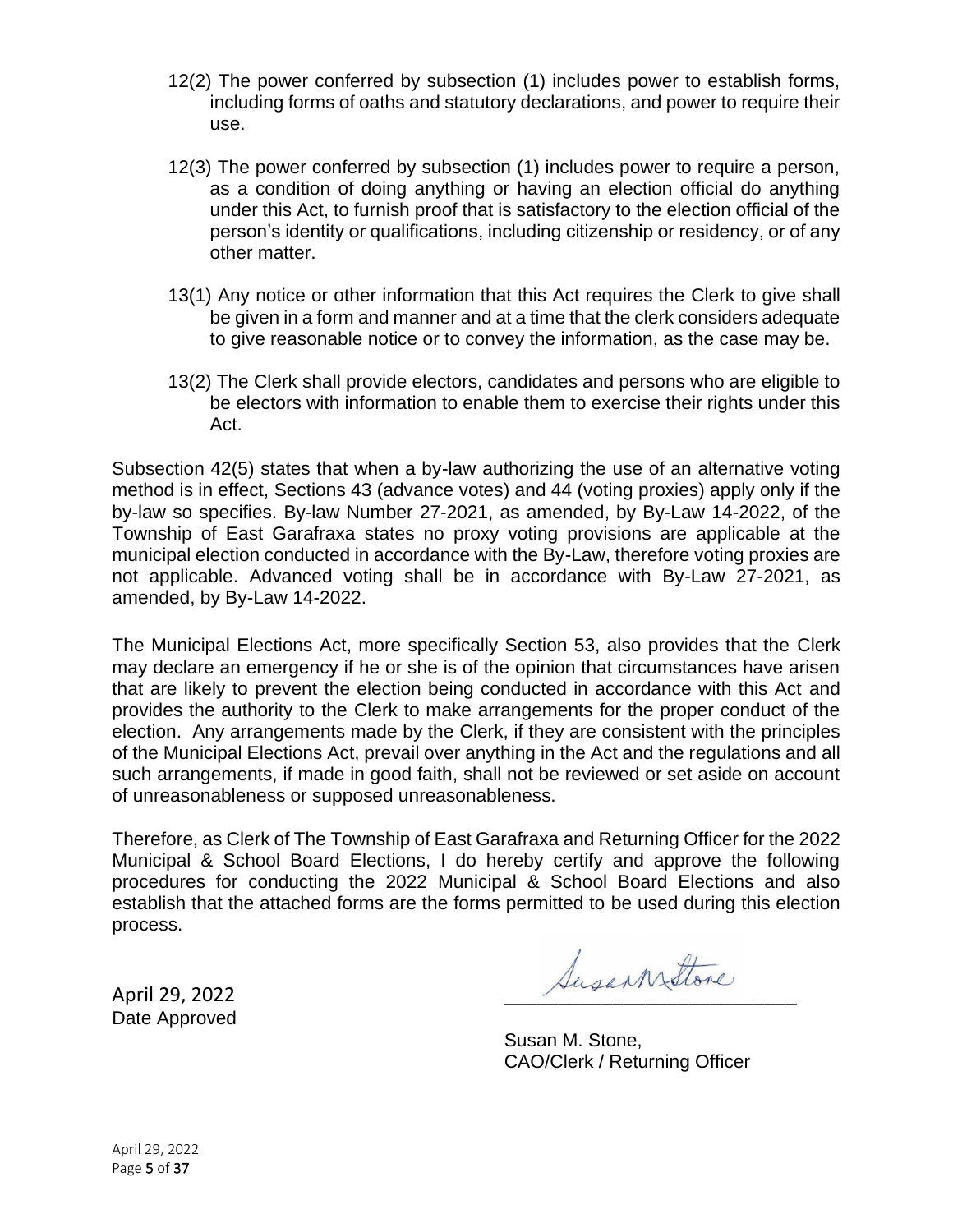#### <span id="page-5-0"></span>**2. DEFINITIONS**

- a) Advance Voting means voting conducted as of 10:00 a.m. on Friday, October 14, 2022 and prior to 10:00 a.m. on Monday, October 24, 2022 (Voting Day).
- b) Ballot means either an image on a computer screen, or any web enabled device, of a ballot card for an election to be voted for, including all choices available to the electors and containing spaces in which the electors mark their votes; or when voting using a telephone or wireless phone, an audio set of instructions which describe all choices available to the electors and instruction to mark their selection by depressing the numbered touchtone keypad.
- c) Candidate means a person who has been nominated under Section 33 of the Municipal Elections Act, 1996.
- d) Certified Candidate means a candidate whose nomination has been certified by the municipal Clerk under Section 35 of the *Municipal Elections Act*, 1996.
- e) Clerk means the Clerk of the Township of East Garafraxa who is responsible for conducting this election under the authority of the Municipal Elections Act, 1996, as amended. *(This legislation provides that the Clerk of a municipality may provide for any matter that is not otherwise provided for in an Act or regulation and is, in the Clerk of the municipality's opinion, necessary or desirable - Section 12 of the Municipal Elections Act)*
- f) Election official means the Clerk or other person(s) appointed in writing by the Clerk to carry out election duties under the Municipal Elections Act, 1996. An election official can only carry out the tasks and duties as assigned in writing by the Clerk and must take the prescribed oath.
- g) Eligible Elector means a person who is entitled to be an elector at an election held in the local municipality, if on voting day he or she meets the qualifications outlined in Section 17(2) and 17(3) of the Municipal Elections Act, 1996.
- h) Password means an additional access control word assigned by the eVoting Service Provider to each authorized user to provide additional security for access to the voting system.
- i) Personal Identification Number (PIN) means a unique multiple digit number assigned by the eVoting Service Provider to each voter to provide security for access to the voting system.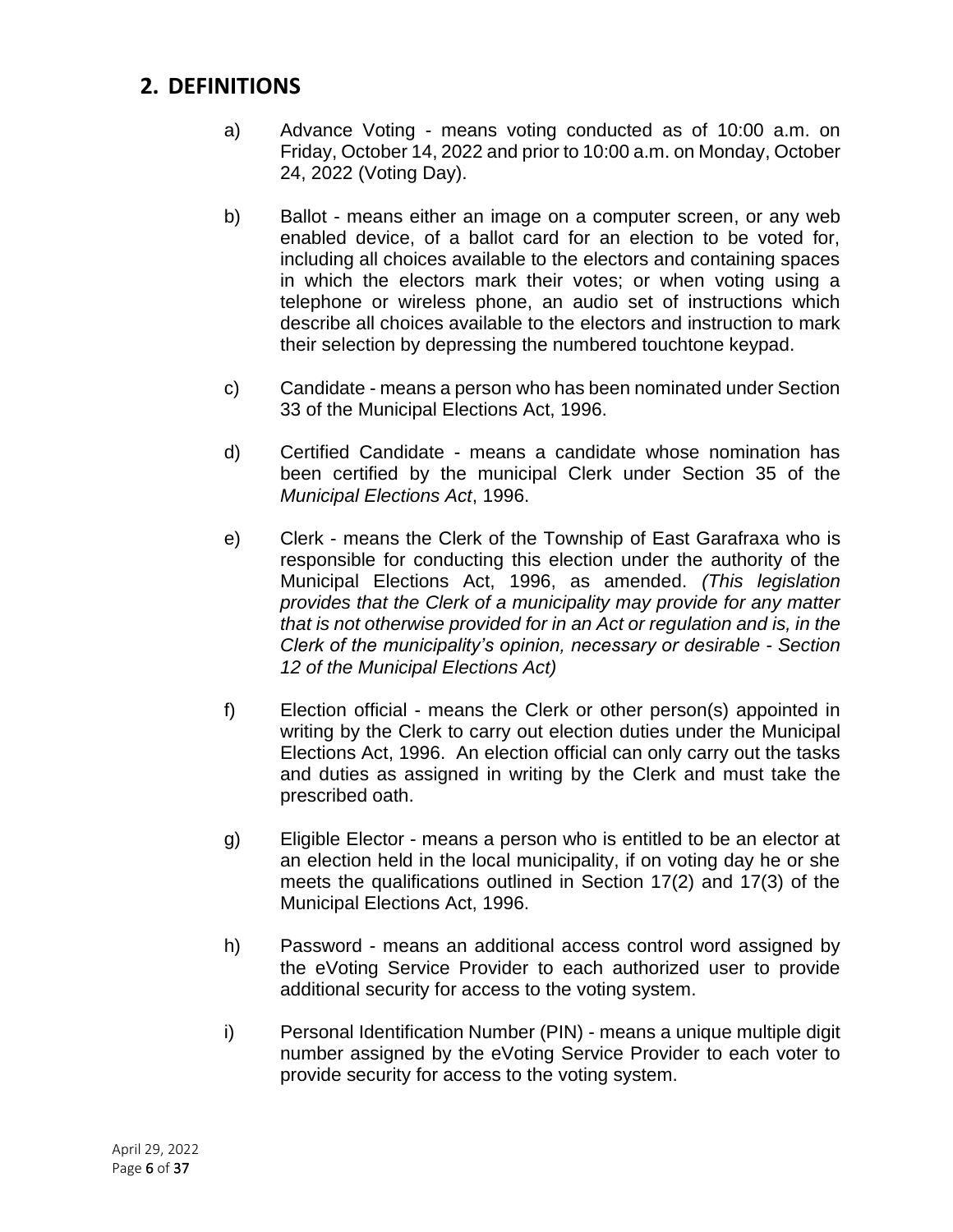- j) Preliminary List of Electors means a list of electors for The Township of East Garafraxa compiled by the Municipal Property Assessment Corporation (MPAC) and provided to The Township of East Garafraxa between July 31 and September 1 of an election year as agreed upon by MPAC and the Clerk.
- k) Satisfactory Identification means the identification required under the Municipal Elections Act, 1996 (Ontario Regulation 304/13) which would provide proof of identity and residence of an individual to the satisfaction of an election official.
- l) Script means all information flow and system prompts from the eVoting system including instructions, informational messages, error messages, and exceptions.
- m) Scrutineer means an individual, appointed in writing by a certified candidate, to represent him or her during the voting process.
- n) Support person means a person who has been requested by an elector to assist him or her in the voting process.
- o) Voter Help Centre means a location provided by The Township of East Garafraxa to assist electors with the Telephone/Internet Voting process or other general election inquiries, including revisions. The Voter Help Centre(s) is located at the Municipal Administrative office: 065371 Dufferin County Road 3, Unit 2, East Garafraxa, ON L9W 7J8.
- p) Voters' List means the Preliminary List of Electors, as corrected by the Clerk, under the provisions of Section 22 of the Municipal Elections Act 1996, c. 32, Sched., s. 22; 2006, c. 33, Sched. Z.3, s. 18 (3).
- q) Voting Day means the final day on which the vote is to be taken in an election and shall be until 8:00 p.m. on that day. Voting day in a regular election is the fourth Monday in October – October 24, 2022.
- r) Voter Information Letter means a sealed envelope containing a Personal Identification Number (PIN) for each person on the voters' list or who has completed an application, duly approved by an election official, for inclusion on the voters' list, a telephone access number and internet address for voting, a Voter Help Centre number for assistance and a list of candidates for office. These envelopes shall be mailed individually, or hand-delivered as required, to every person on the voters' list.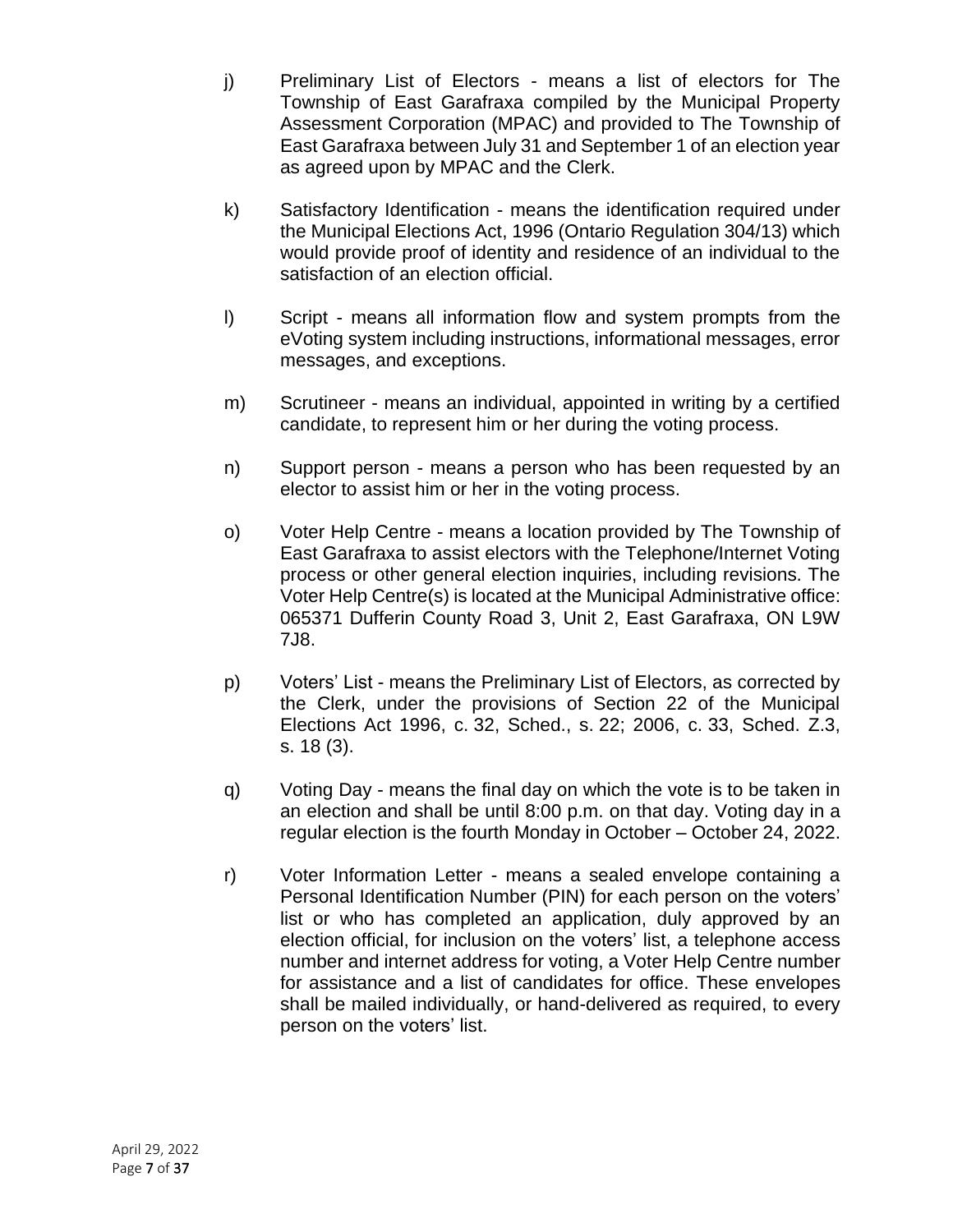# <span id="page-7-0"></span>**3. APPLICATION**

- 1. This procedure has been developed under the authority of Subsection 42(4) pursuant to Subsection 42(3) (a) (ii) of the *Municipal Elections Act*, and applies to the Telephone/Internet Voting being conducted by the Township of East Garafraxa between 10:00 a.m. on Friday, October 14, 2022 and 8:00 p.m. on Monday, October 24, 2022 (Voting Day).
- 2. The procedures and forms established by this document prevail over anything in the Act and its regulations, as per Subsection 42(4) of the Municipal Elections Act.
- 3. Where these procedures do not provide for any matter, the election shall be conducted as far as is consistent and practical within the principles of the Municipal Elections Act with the same being determined and established by the Clerk.
- 4. These procedures may be amended, as necessary and deemed appropriate, by the Clerk of the Township of East Garafraxa. Any amendment to these procedures shall be signed by the Clerk and a copy of the amendment(s) shall be provided forthwith to all candidates for office for the Township of East Garafraxa and/or school boards.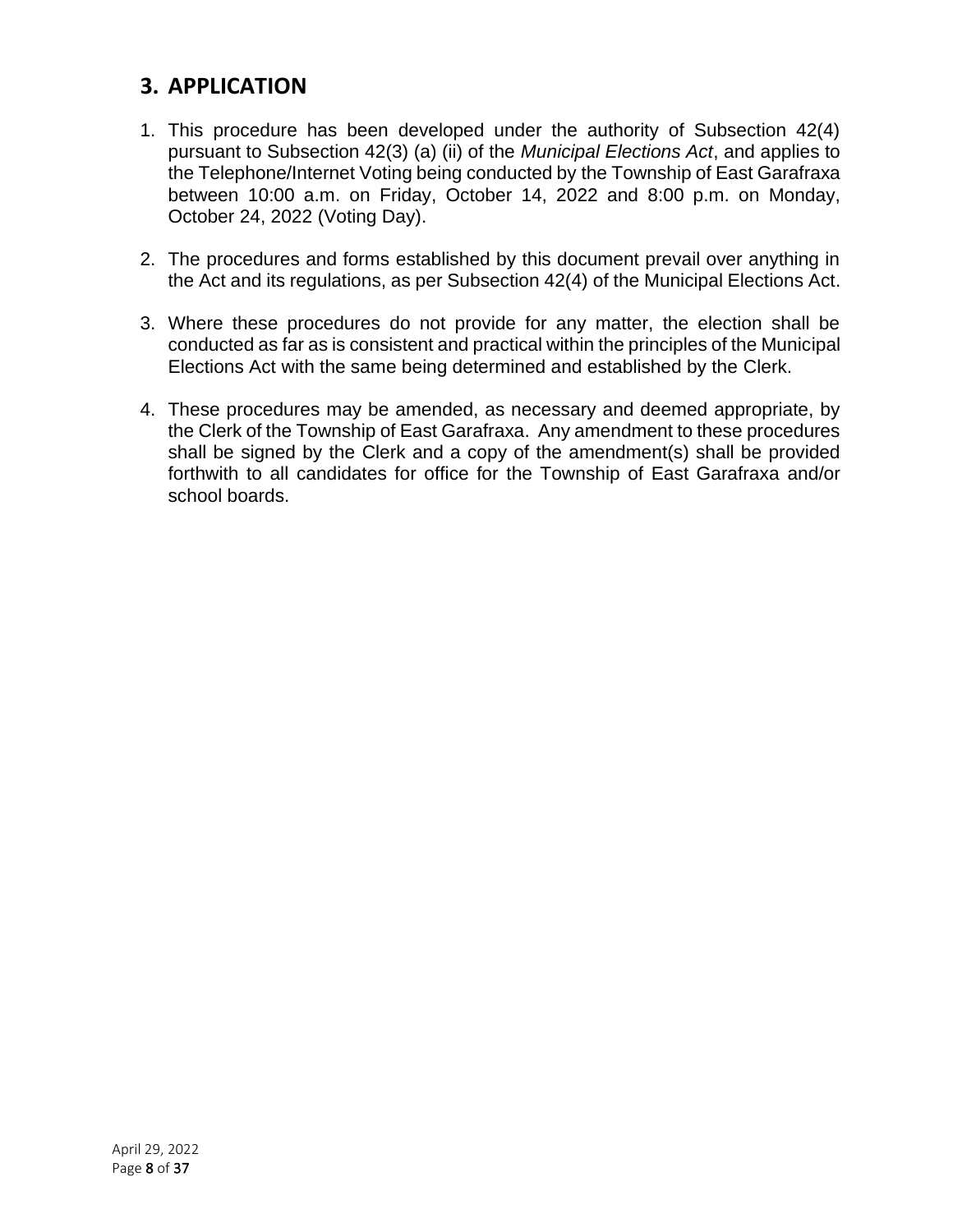### <span id="page-8-0"></span>**4. NOMINATIONS**

1. Municipal Council

Nominations shall be accepted at the Municipal Administration office during regular business hours (8:30 a.m. to 4:30 p.m.) from Monday, May 2, 2022, to Thursday, August 18, 2022, and between the hours of 9:00 a.m. and 2:00 p.m. on Friday, August 19, 2022 (Nomination Day). We recommend scheduling an appointment to submit your nomination.

Nominations for the following offices will be available:

Mayor (1 position) Deputy Mayor (1 position) Councillor (3 positions)

Nominations must be on the prescribed form and are to be filed with the Clerk or designate at the Municipal Office in the following manner:

- a) In person or through an agent during regular business hours (8:30 a.m. to 4:30 p.m.) from Monday, May 2, 2022, to Thursday, August 18, 2022, and between the hours of 9:00 a.m. and 2:00 p.m. on Friday, August 19, 2022 (Nomination Day). We strongly encourage you to make an appointment to submit your Nomination due to potential changes to office hours and/or closures due to the ongoing COVID-19 pandemic.
- b) The Nomination shall,
	- Be on the prescribed form (Nomination Paper Form 1);
	- Be accompanied by the prescribed nomination filing fee of \$200.00 for Head of Council (Mayor) and \$100.00 for all other offices – the filing fee shall be paid by cash, debit (if available), certified cheque or money order payable to the Township of East Garafraxa.
- c) With proof of identity and residence as prescribed in O.Reg 304/13, as amended.

No fax or other electronically submitted nomination paper will be accepted. Original signatures are required.

#### 2. School Board Trustee

Nomination papers for School Board trustee must be obtained and filed at the appropriate Municipal Office, please visit the Township website for more details.

#### 3. Third Party Advertisers'

Registrations for Third Party Advertisers' will be accepted at the Municipal Administration office during regular business hours (8:30 a.m. to 4:30 p.m.) from Monday, May 2, 2022,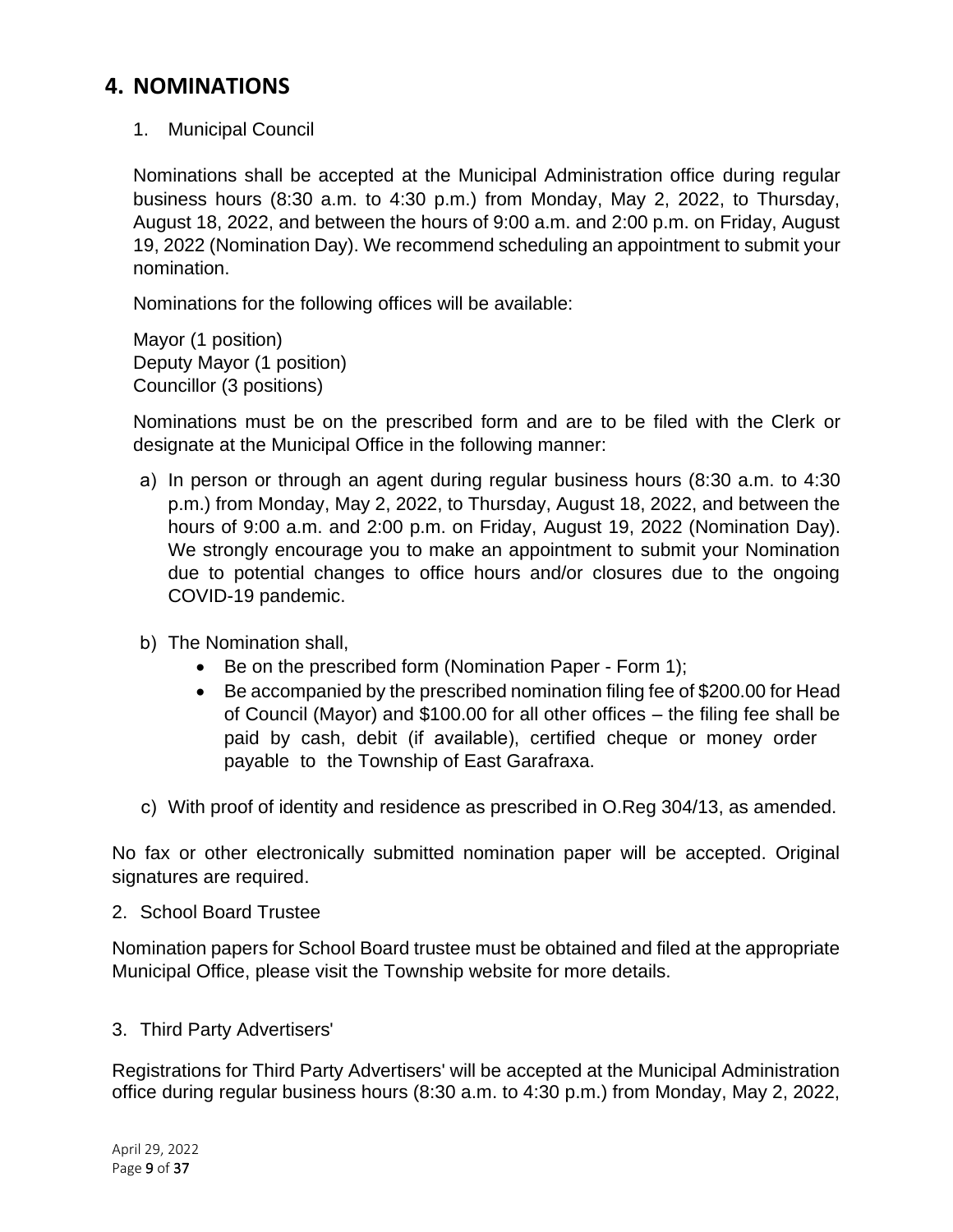to close of business on Friday, October 21, 2022. We recommend scheduling an appointment to submit your registration.

- An individual or a representative of a corporation or trade union must file a Notice of Registration Form 7 with the Clerk in person or by an agent. We strongly encourage you to make an appointment to submit your registration due to potential changes to office hours and/or closures due to the ongoing COVID-19 pandemic.
- **The Notice of Registration Form 7 must have an original signature.**
- The Clerk must be satisfied that that the individual, corporation or trade union is eligible in order to certify the registration and may require that identification or additional documents be provided.
- A person who is filing as the representative of a corporation or a trade union should make sure they can provide proof they are authorized to act on the corporation or trade union's behalf.
- There is no registration fee to file as a third party advertiser.
- If a third party advertiser wants to advertise in more than one municipality, they must register in each municipality where they want to advertise.

No fax or other electronically submitted registration paper will be accepted. Original signatures are required.

#### 4. Qualifications

To run for an office on Council or a School Board, a candidate must be qualified on the day they file their nomination paper. Until you file a nomination paper, you cannot raise or spend any money on your campaign. Qualifications that a candidate must have in order to run are listed below.

#### 1. Member of Council

A person is qualified to be elected or hold office as a member of council only if, as of the day they file their nomination they are:

- Entitled to be an elector under MEA, s.17
	- a. Is a Canadian citizen;
	- b. Is at least 18 years of age;
	- c. Resides in the local municipality, or is the owner or tenant of land in the local municipality, or the spouse of such a person; and
	- d. Is not prohibited from voting as noted or otherwise, by law.
- Not disqualified for violation of financial requirements or violations of requirements for filing financial information.
- Not disqualified by any Act from holding such office.
- Not disqualified under the provisions as outlined in MEA, s.90(2) and 91(1).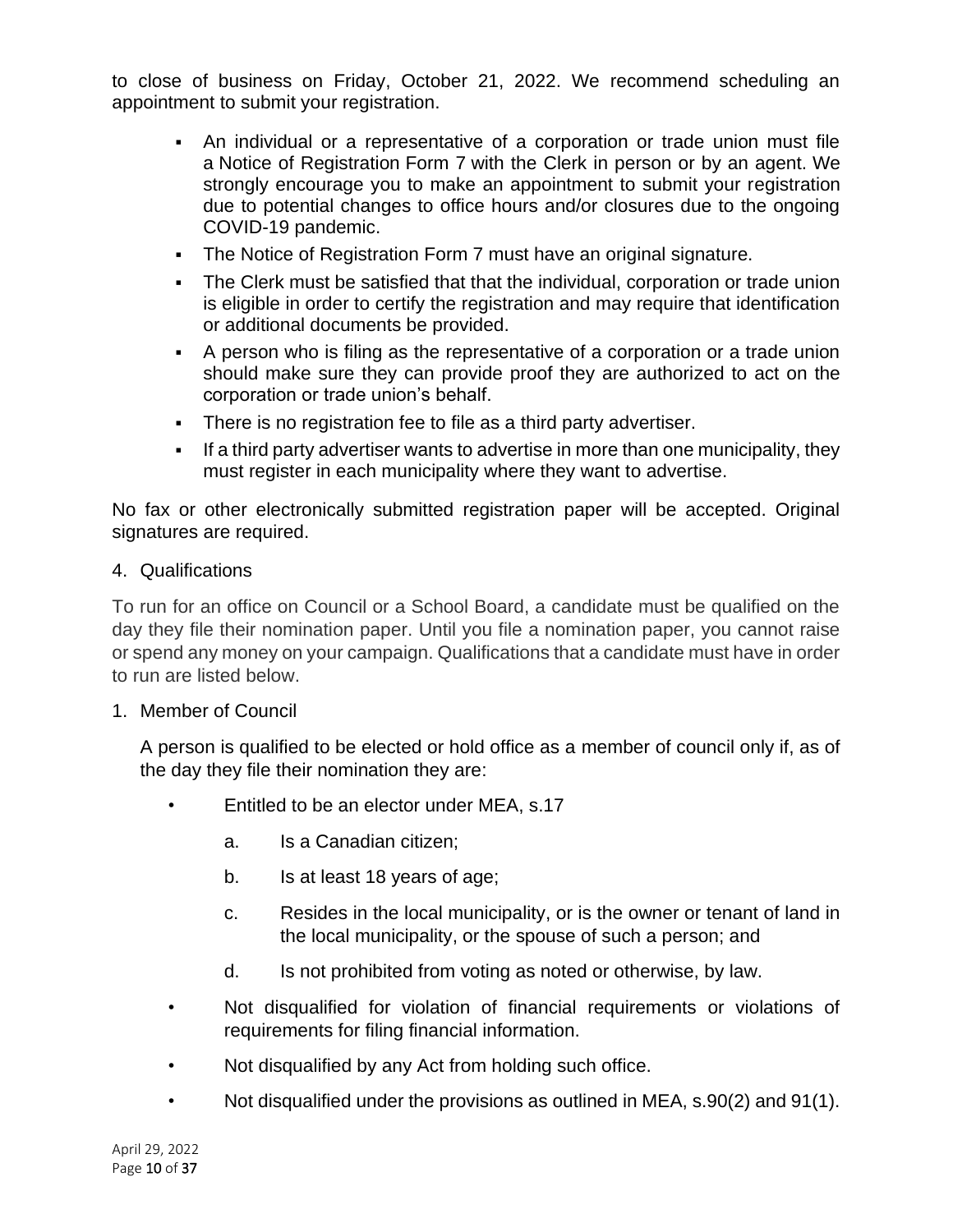#### 2. School Board Trustee

A person is qualified to be elected or hold an office as a school board trustee only if, as of the day they file their nomination they are:

- Entitled to be an elector under MEA, s.17
	- a. Is a Canadian citizen;
	- b. Is at least 18 years of age; and
	- c. Is not prohibited under the Act from voting or otherwise by law.
- Qualified to be a member of the school board in accordance with the Education Act, s.219
	- a. Resides within the school board's area of jurisdiction; and
	- b. Is qualified to vote for members of that school board (a supporter of that school board).
- 3. Third Party Advertisers'

Only those who have registered can spend money on third party advertising. The following are eligible to register as a third part advertiser.

- **•** anyone who is a resident in Ontario
- a corporation carrying on business in Ontario
- **•** a trade union that holds bargaining rights for employees in Ontario

The information regarding qualifications has been prepared for the purposes of convenience ONLY. For accurate reference and information regarding ineligibility, please refer to the *Municipal Elections Act, 1996*, as amended.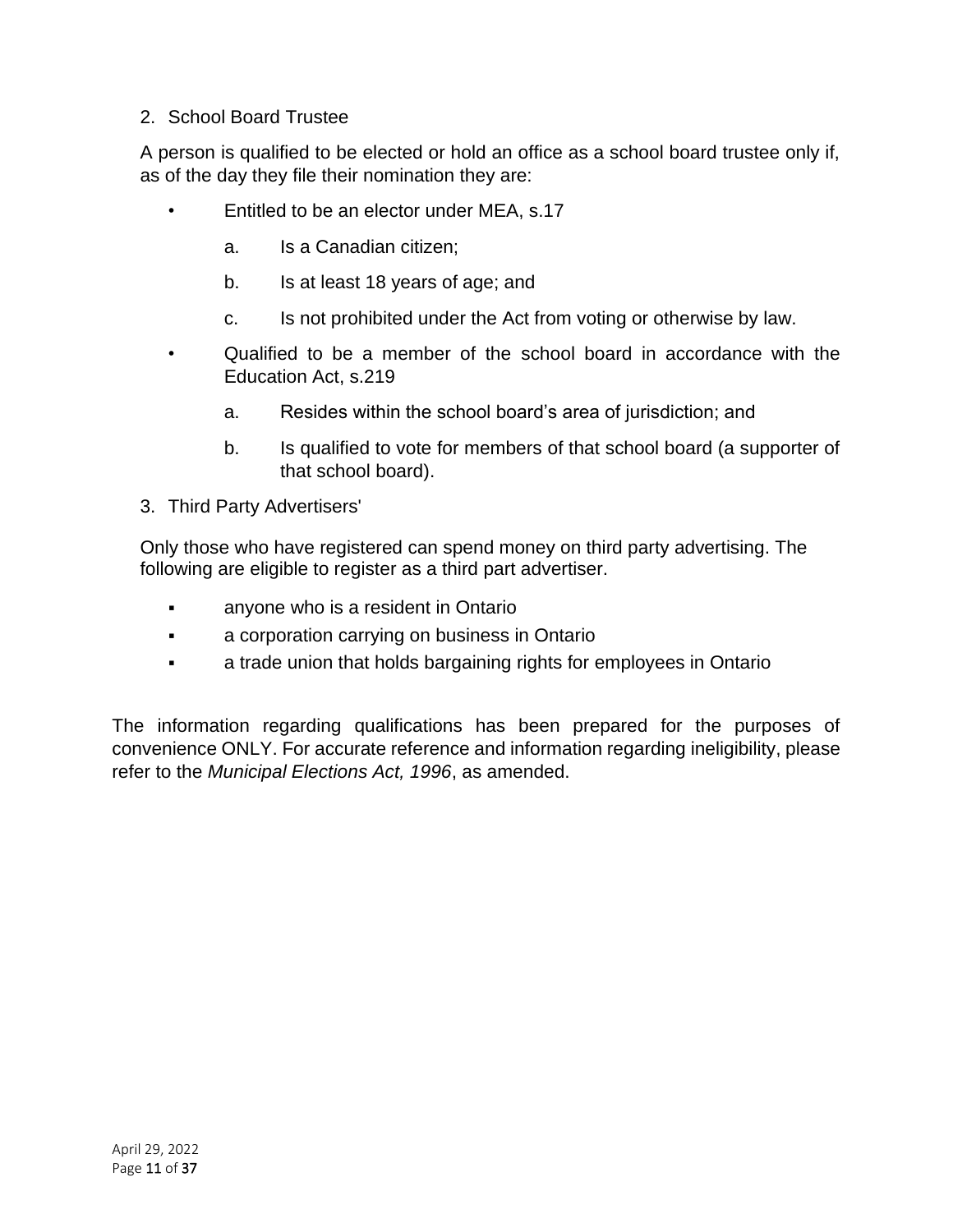# <span id="page-11-0"></span>**5. SECRECY**

- 1. The Clerk shall require all election official(s) and/or other persons working in connection with the municipal elections to swear or affirm an oath of secrecy in accordance with Section 49 of the Municipal Elections Act, 1996.
- 2. No person shall interfere or attempt to interfere with an elector while in the process of accessing the Telephone/Internet Voting service or interfere or attempt to interfere in the voting process while using the Telephone/Internet Voting service unless expressly requested and authorized by an elector asking for assistance.
- 3. No person shall obtain or attempt to obtain information about how an elector intends to vote or has voted. Any individual requested by an elector to assist him or her in voting is required to maintain the secrecy of the vote(s) cast by the elector and shall vote according to the instructions and wishes of the elector.
- 4. No person shall communicate any information that might have been inadvertently obtained about how an elector intends to vote or has voted.
- 5. No elector shall reveal how he or she intends to vote except when obtaining assistance in voting from either a support person or an election official.
- 6. All electors voting at the Voter Help Centre(s) may vote with the assistance of a support person; however, the support person shall be required to take the appropriate oath prior to providing assistance.
- 7. All complaints regarding any and/or all breaches of secrecy shall be investigated by the proper authorities and shall be prosecuted according to the provisions of "Corrupt Practices and Other Offences - Penalties and Enforcement" under Sections 89 and 90 of the Municipal Elections Act, 1996.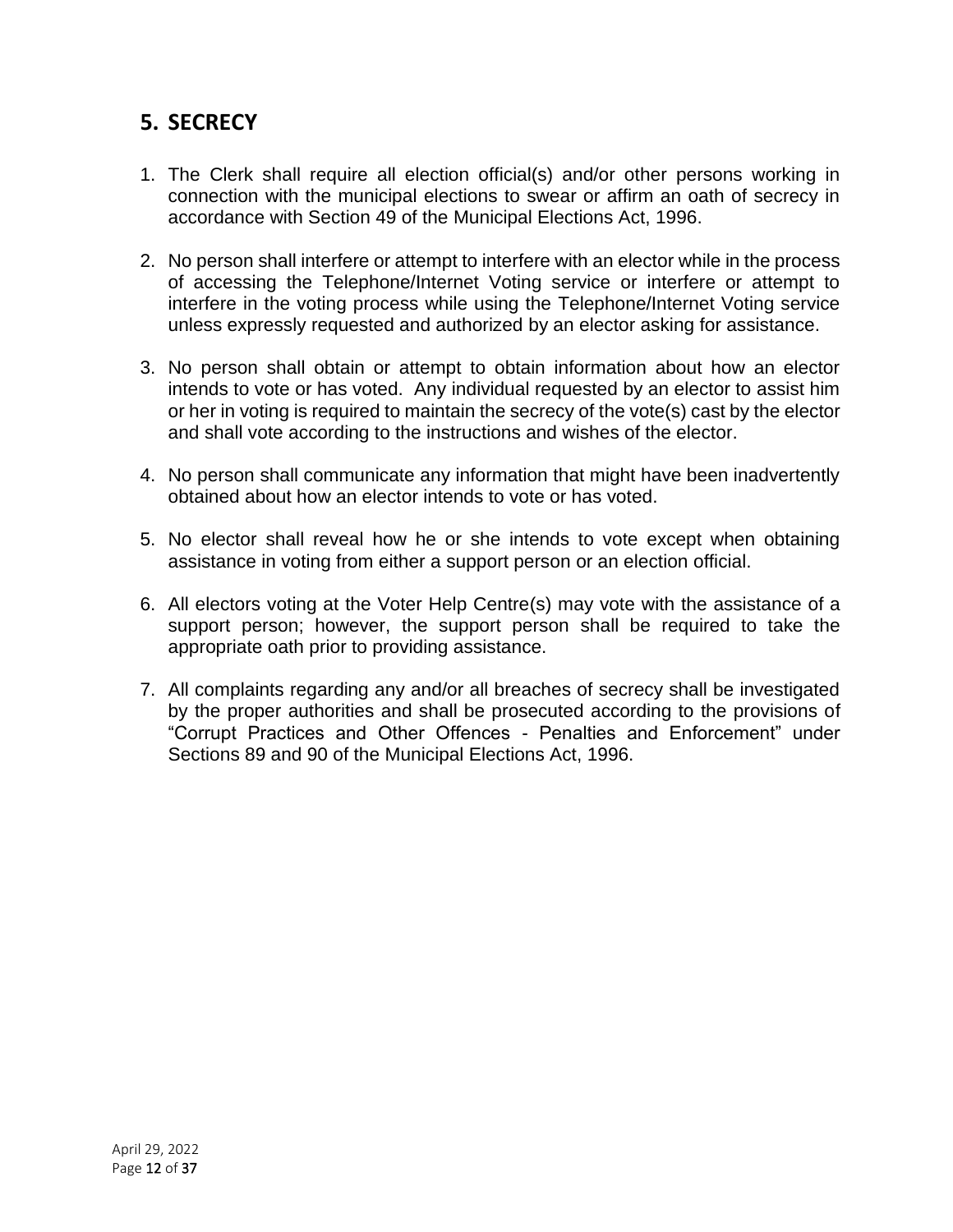# <span id="page-12-0"></span>**6. PRELIMINARY LIST OF ELECTORS / VOTERS' LIST**

- 1. The Preliminary List of Electors shall be requested from the Municipal Property Assessment Corporation (MPAC) in an electronic format. The list shall be reviewed by the Clerk of The Township of East Garafraxa and obvious errors shall be corrected as permitted under Section 22 of the Municipal Elections Act, and the list shall be approved for use as the Voters' List.
	- a. The list shall then be reproduced in paper or electronic format and distributed to those who are entitled to copies under Subsections 23(3), (4) and (5) of the Act. All certified candidates shall be entitled to one(1) copy or an electronic format and shall sign a statement acknowledging that the voters' list shall not be used for any commercial purposes. The candidates shall receive login ID(s) and password(s) allowing them to view the voters' list that contains the names of the electors who are entitled to vote for their office. They can use the module to identify and track individual electors during the course of the election campaign and voting period to observe participation.
	- b. The list shall be available in an electronic format to accommodate the administration in the voting process at the Voter Help Centre(s).
	- c. Additions, corrections and deletions may be made to the list in accordance with the Municipal Elections Act, 1996.
	- d. The Clerk and/or the eVoting Service Provider shall produce an electronic list of the additions, corrections and deletions, as stated in paragraph (c) of this document, and make available online these additions, corrections and deletions to those who are entitled to copies of the voters' list under the Act and the same shall be the final voters' list. This list, as required under Section 27 of the Municipal Elections Act, shall be available on or before September 15, 2022 at 065371 Dufferin County Road 3, Unit 2, East Garafraxa, ON L9W 7J8.
	- e. The voters' list, as corrected by the Clerk pursuant to Section 22 of the *Municipal Elections Act*, 1996, shall be provided to the eVoting Service Provider in computer format in order for the eVoting Service Provider to manage the Voter Information Letter.

Voter Information Letters shall be distributed by first class mail or hand-delivered as required, to all eligible electors to enable them to use the Telephone/Internet Voting service.

- 2. The Voter Help Centre(s) shall be responsible for the following:
	- a. Eligible electors who attend the Voter Help Centre(s) and are not on the voters' list will be able to be added to the list by filling out a declaration form and providing satisfactory identification.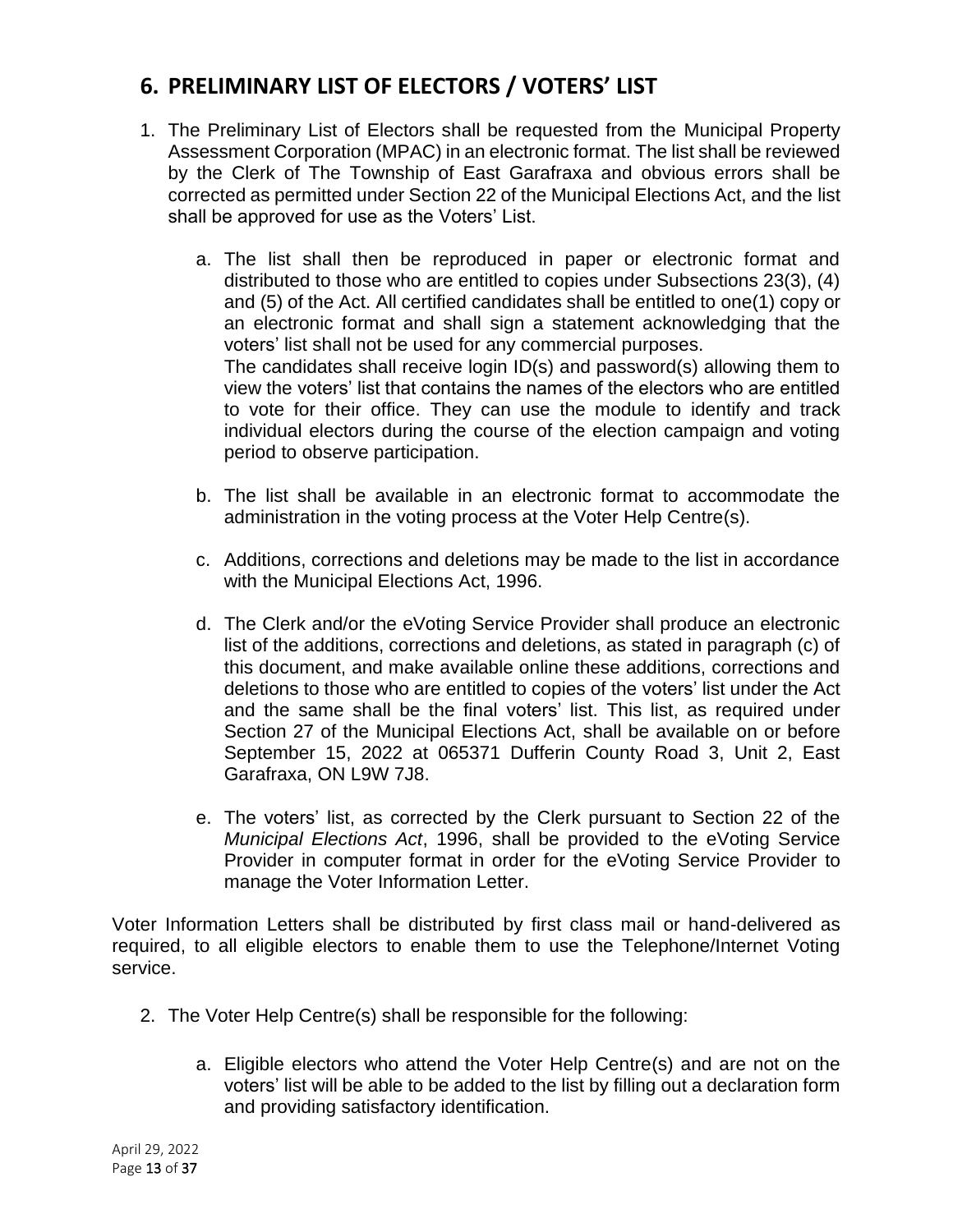- i. Their names will be added to the voters' list and they will be assigned and receive (or mailed) a Voter Information Letter containing a (PIN); and
- ii. they will be able to vote at the Voter Help Centre(s) if they so wish during the voting period, during designated hours.
- b. Verifying and re-issuing a Voter Information Letter to qualified voters:
	- i. where a person on the voters' list has lost his or her Voter Information Letter or did not receive it in the mail, or does not have access to it, he or she can attend a Voter Help Centre in order to receive a new one. The authorized election official will disable the voter's lost Personal Identification Number (PIN) and electronically mark it in the system with the appropriate details. Upon providing satisfactory identification to an election official, an oath shall be taken by the voter and a new Voter Information Letter containing a new Personal Identification Number (PIN) shall be issued.
- c. Verifying and re-issuing a Personal Identification Number (PIN) to qualified voters:
	- i. where a person on the voters' list has lost his or her Personal Identification Number (PIN), did not receive it in the mail, or does not have access to it, he or she can attend a Voter Help Centre in order to receive a new one. The authorized election official will disable the voter's previous PIN and electronically mark it in the system with the appropriate details. Upon providing satisfactory identification or information to a Voter Help Centre election official, as may be defined, a new Personal Identification Number (PIN) shall be issued.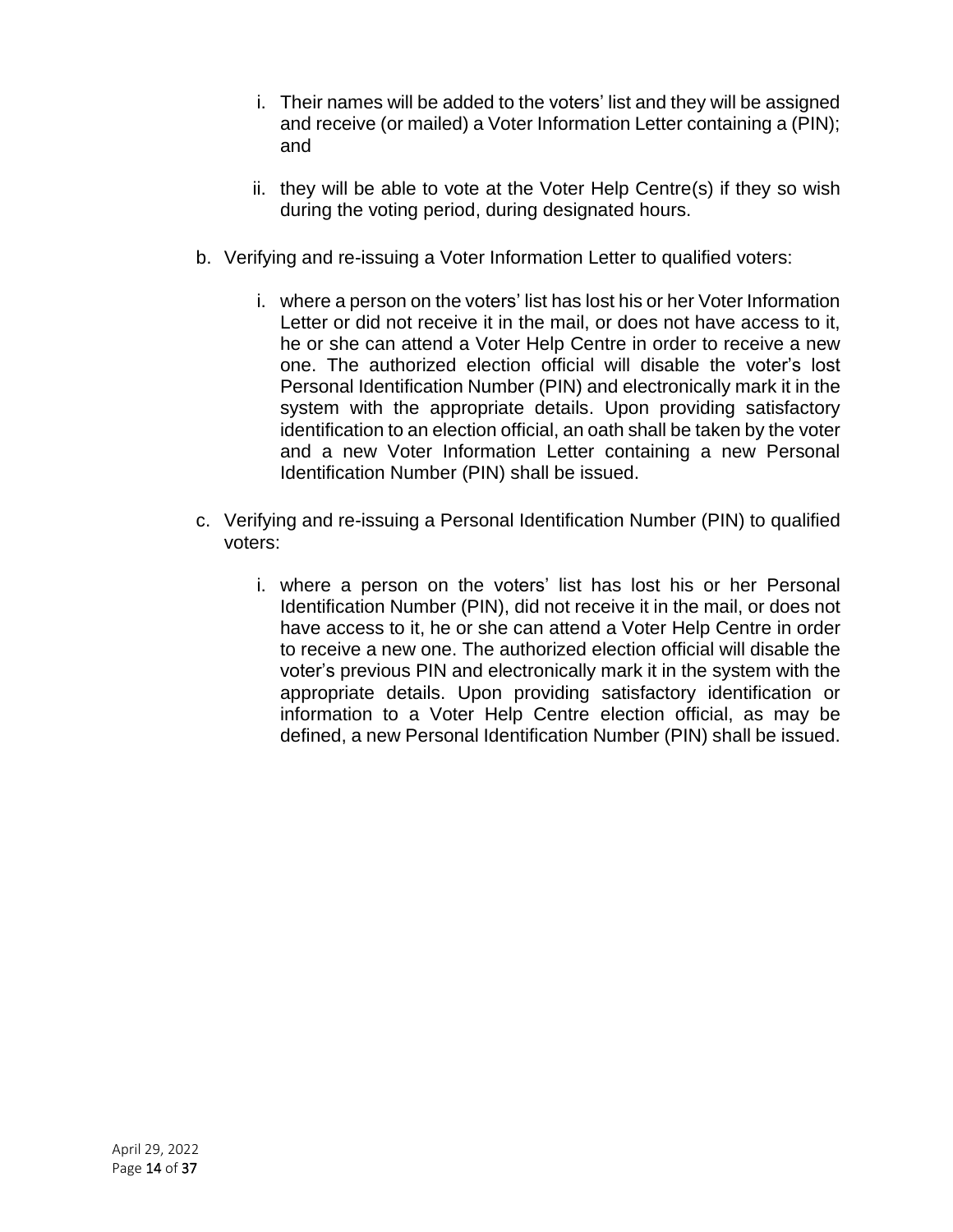# <span id="page-14-0"></span>**7. NOTICES**

- 1. The Clerk of the Township of East Garafraxa shall notify voters of the following election information through the use of advertisements:
	- a. that Municipal & School Board Elections are being held for the Township of East Garafraxa and that the Municipality has adopted an alternative voting method (and the manner in which electors may use the alternative voting method), being Telephone/Internet Voting;
	- b. the date(s), time(s) and location(s) for the holding of the vote including advance voting, and the methods of voting for each;
	- c. the office(s) of the council and/or school boards;
	- d. the manner in which electors may or may not use voting proxies;
	- e. who is eligible to vote in the municipal & school board elections; and
	- f. the location(s) and dates, and hours of operation of the Voter Help Centre(s), how persons can check to see if their name is on the voters' list and the procedures by which their name can be added or information corrected on the voters' list.
- 2. At the Clerk's discretion, notices will be published in the local newspapers and/or posted on the Municipality's website. All notices shall be made available in English only.

The following essential notices shall be issued:

- a. Notice of Election Information. See paragraph 6.1;
- b. Notice of Revision of Voters' List. See paragraph 6.1(f);
- c. Notice of Nomination; and
- d. Certified Election Results.

The Clerk reserves the right to publish additional advertisements and notices as deemed appropriate.

- 3. Where possible, cooperative advertising may take place costs to be approved and shared by the participating municipalities.
- 4. Each person on the voters' list shall be mailed, by "first-class" mail a sealed Voter Information Letter containing:
	- a. his or her Personal Identification Number (PIN), the telephone number(s) to call to cast a vote, and the designated internet address (URL) to access to cast a vote using the internet;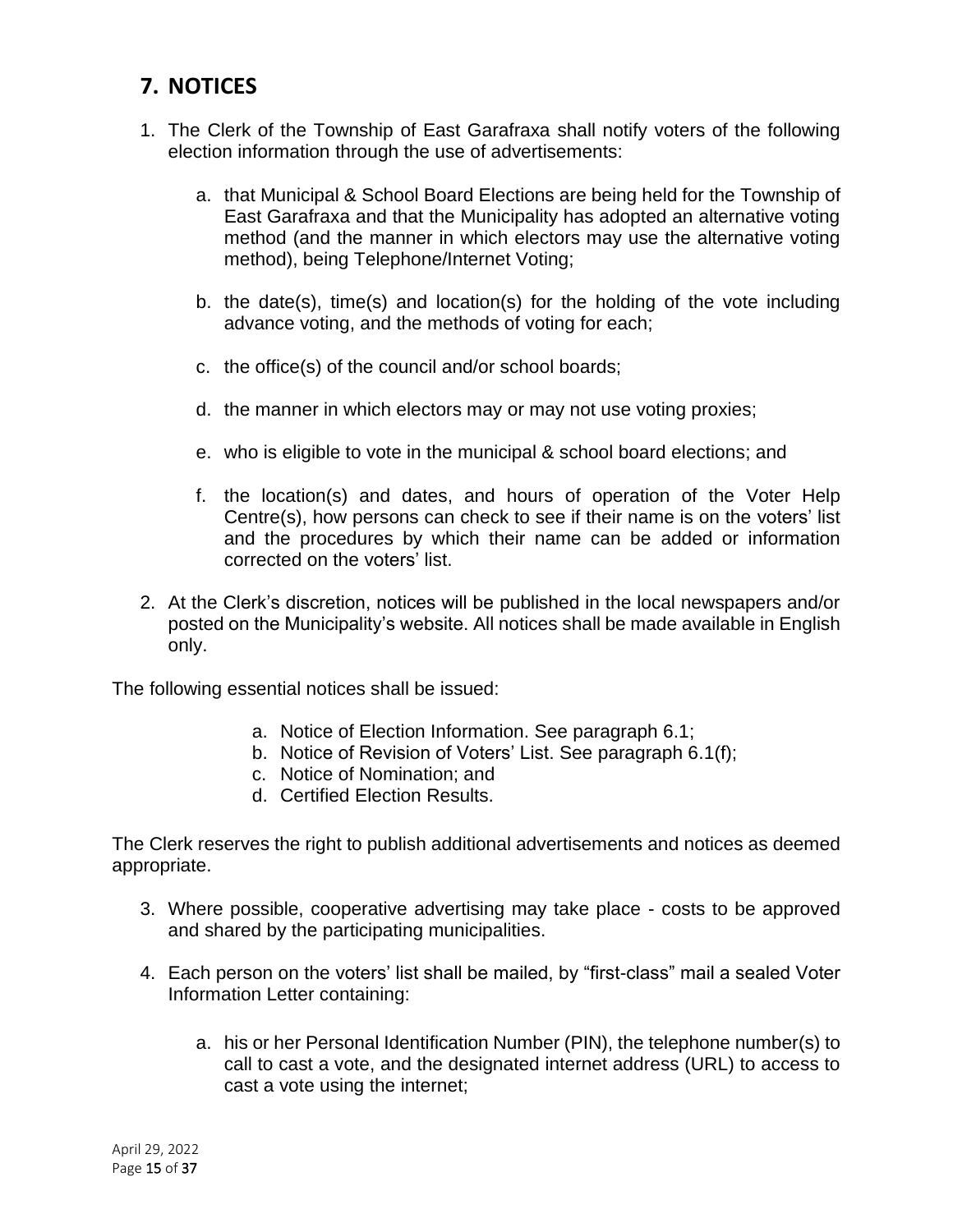- b. instructions on how to vote;
- c. dates and hours of voting; and
- d. the location(s) and telephone number(s) of the Voter Help Centre(s).
- 5. All Voter Information Letters shall be made available in English only.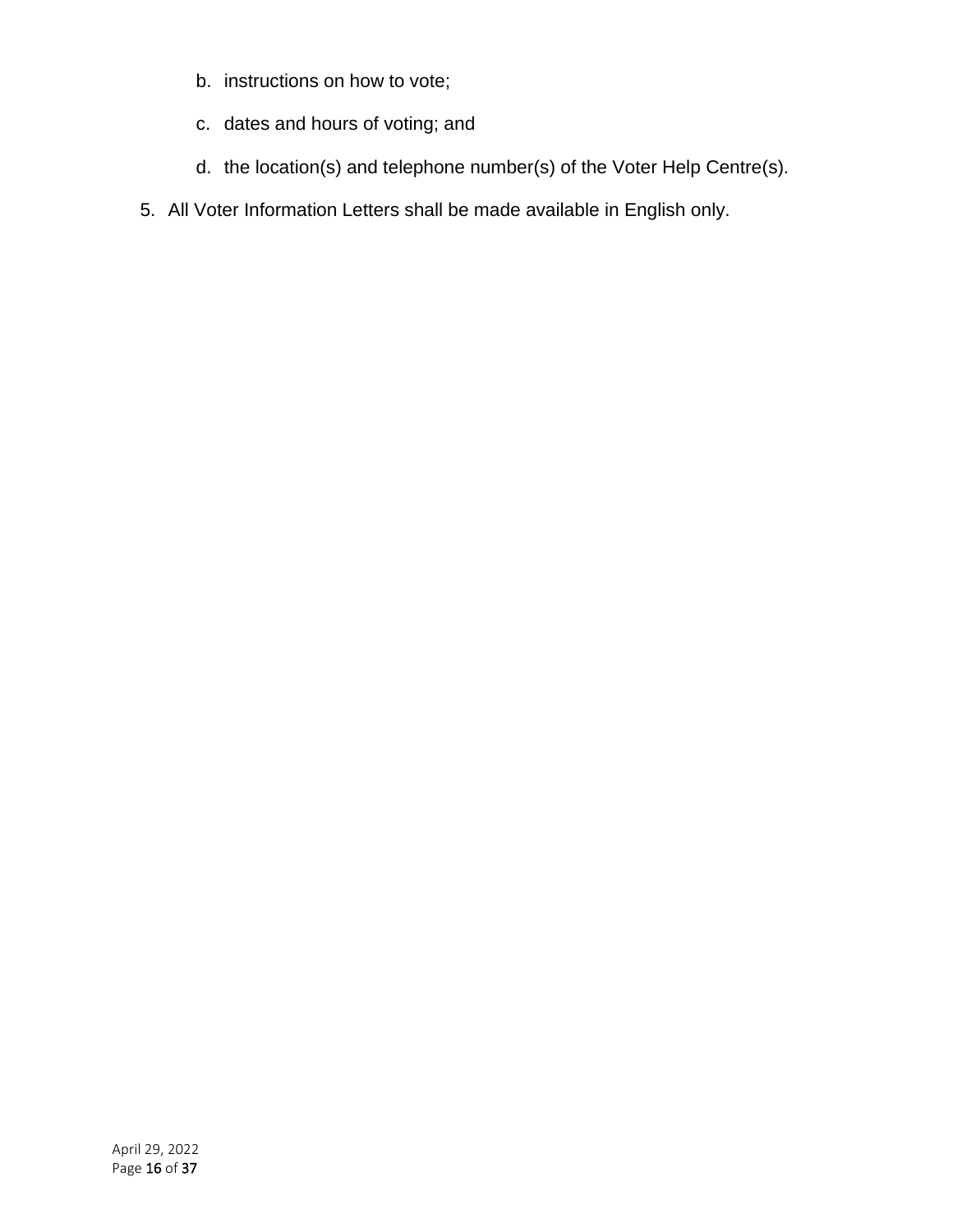## <span id="page-16-0"></span>**8. VOTING**

- 1. A Telephone/Internet Voting method shall be used for the 2022 Municipal & School Board Elections.
	- a. Telephone/Internet Voting:
		- i. Eligible voters shall be required to telephone a designated number or access a designated internet address and cast their vote.
		- ii. Every eligible elector shall be limited to only one vote through the use of a PIN distributed by first class mail, or hand-delivered as required, in a sealed and personalized Voter Information Letter.
		- iii. The eVoting Service Provider, will allow the eligible voter to vote using a telephone or the internet.
		- iv. Following the voter's selection, the voting system response shall identify the voter's choice and provide the voter with the option of changing or confirming their vote.
		- v. The voting system shall enable the voter to decline from voting for an office(s) if he/she wishes to do so.
		- vi. Once the PIN has been used to complete all assigned races associated with the election it cannot be used again, and further access shall not be granted to the Telephone/Internet Voting service to vote again.
	- b. Voting will commence on Friday, October 14, 2022, at 10:00 a.m.
- 2. Prior to the eVote activation, being on Friday, October 14, 2022, at 10:00 a.m., the auditor or other authorized election official will generate the confirmation report that contains all candidate names running for an office (through the eVoting system by secure ID and password). The report displays in real time the sum total of votes cast for each candidate running for an office. The timing of this report activity ensures that all totals for all candidates, confirms zero (0) votes before the electronic election begins.

The eVote will be activated unless any of the counts associated with the candidate names do not indicate a zero total, and unless directed otherwise by an election official.

- 3. Candidates or their scrutineer may be present to verify and ensure that all totals of votes cast are at zero (0) and shall be permitted to sign a document that attests to this fact.
- 4. The eVoting Service Provider will make available online a list to the Clerk and any other appropriate individuals of The Township of East Garafraxa, of all voters' list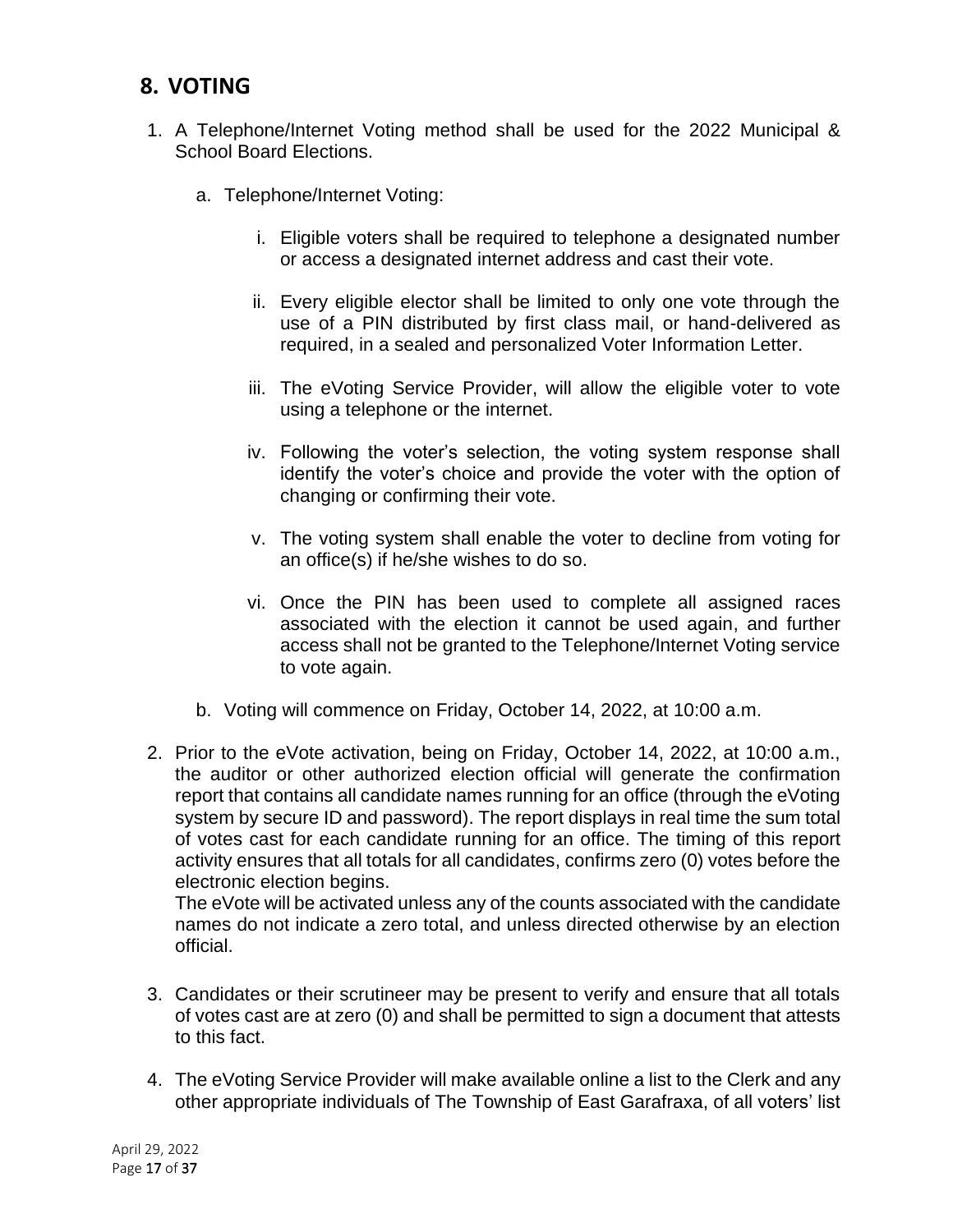individuals by order of polling subdivisions, who have voted during the voting period if such an event has taken place. The names of individuals who have voted will be marked as voted. A list of voters who have voted will be provided or made available to the candidates or their respective scrutineer through the Clerk's office or by electronic means by the eVoting Service Provider at the Clerk's discretion. This list shall be provided by the eVoting Service Provider in real time or as closely as possible to real time.

- 5. If so allowed by the Clerk, the eVoting Service Provider will make available during the course of the election, IDs and passwords for candidates and their scrutineers, who when using this authorization can connect to a Candidate module to review voter's list information previously identified by them to recognize participants in the election. This capability does not provide the candidate or their designate information on *how* a voter has voted, only if they *have* voted in the election. A voter who has voted at least one race during an election is considered a participant.
- 6. Candidates or their scrutineers may view this information any time after the start time of the election.
- 7. Where a voter is associated with multiple properties within the Township of East Garafraxa, the voter may vote only once, and the qualifying address to determine eligibility for voting shall be the place of residence of the voter, if applicable. All duplication of names on the Preliminary List of Electors shall be verified by the Clerk and/or election official(s), and all duplicate names of individuals shall be deleted prior to the final preparation of the voters' list. Should a voter receive more than one Voter Information Letter, the voter may only vote once and must return the other Document(s) to the Municipal Administration Office. All voters that vote more than once or who improperly use the Voter Information Letter shall be reported to the Ontario Provincial Police for further investigation as to possible corrupt practices under the Municipal Elections Act, 1996.
- 8. Should a Voter Information Letter be returned to the Municipal Administration Office unopened, the PIN status will be disabled by an election official in a manner that prevents the PIN from being successfully validated in the voting process. The Voter Information Letters will then be marked "unused" and be retained in a secure means and subsequently destroyed at the same time as all other Municipal Election material as provided for under Section 88(2) of the Municipal Elections Act, 1996.
- 9. Should a Voter Information Letter be returned to the Municipal Administration Office that has been opened but has not been used for voting purposes, the PIN status will be disabled by an election official in a manner that prevents the PIN from being successfully validated in the voting process. In this circumstance, the Voter Information Letter shall be marked unused and be retained and destroyed as in item 8 above.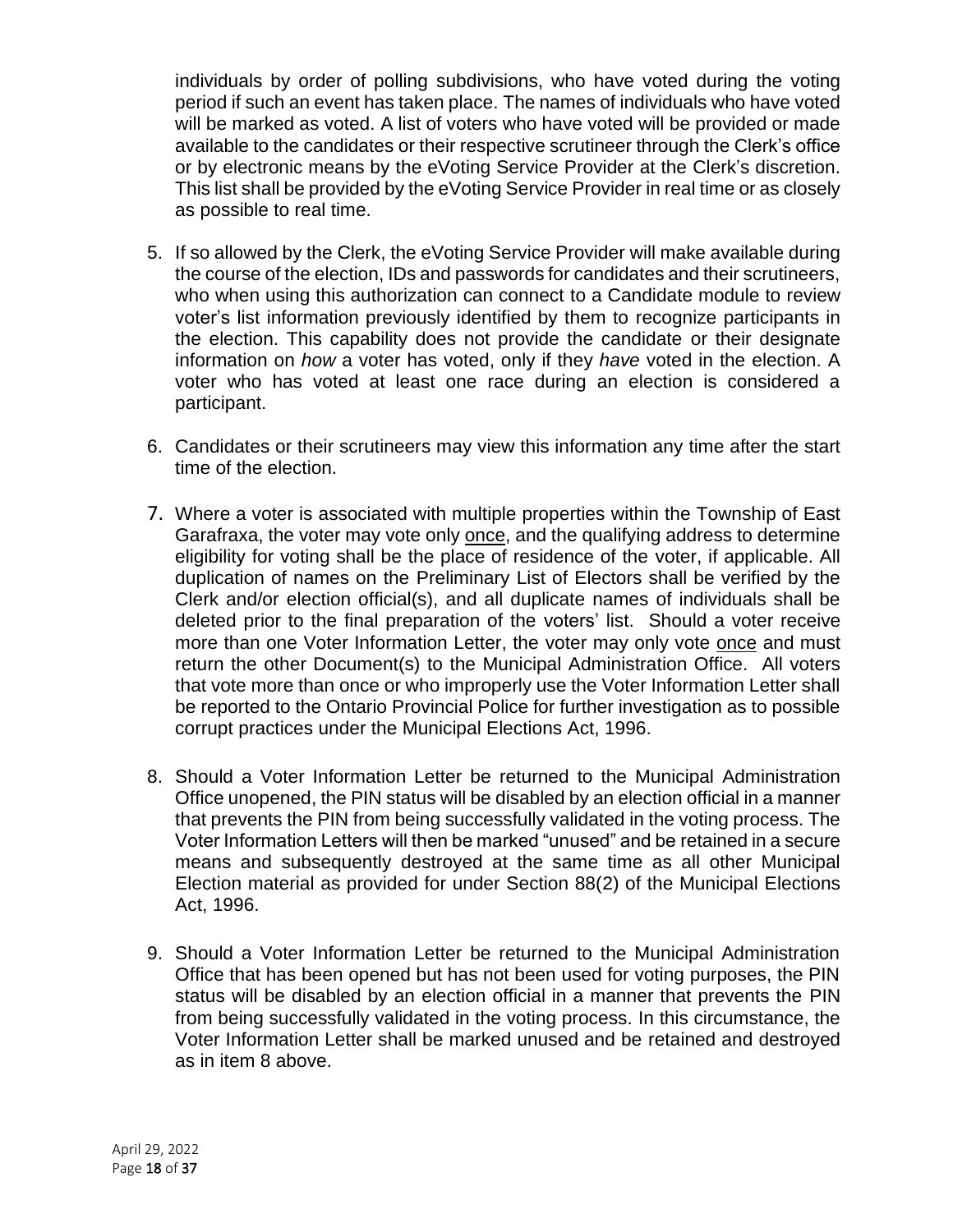- 10. The Clerk and the election official(s) shall ensure a complete audit trail is maintained of all Voter Information Letters:
	- a. that were sent to voters on the voters' list;
	- b. that were undeliverable and returned from the Post Office;
	- c. that were returned by a voter or other individual(s) either opened or unopened but unused for voting purposes;
	- d. that were re-issued to an eligible elector;
	- e. whose PIN on the Letters were set to a status that prevented them from being validated in the voting process.

#### 11.

- a. Where an eligible voter has attempted to validate his or her PIN and they have determined that the PIN has already been used, the voter can attend the location determined by the Clerk, bringing satisfactory identification and have an election official confirm that the PIN has been used by an impersonator.
- b. Prior to authorizing the re-issuance of a new Voter Information Letter which contains a new PIN, the voter shall be required to respond and answer any and all questions from the election official. The election official shall document, to his or her satisfaction, questions and answers of the voter and, if deemed appropriate, the Clerk shall submit same to the Ontario Provincial Police for further investigation and prosecution.
- c. If the election official believes that all questions have been answered truthfully and to his or her satisfaction, the election official may authorize the provision of a new Voter Information Letter which contains a new PIN or, at the discretion of the election official the elector will be required to make a declaration as to his or her statement and take an oath which shall be given by the election official. A copy of this declaration shall also be submitted to the Ontario Provincial Police should further questioning be required in order to ascertain if corrupt practices have occurred. The elector will be required to assist and cooperate in the investigation in determining the individual(s) who has fraudulently used the voter's assigned PIN.
- d. Once the voter has properly answered all questions and if required, taken the prescribed oath, a new Voter Information Letter containing a new PIN can be issued.
- 12.
- a. Where an eligible voter has received an incorrect Voter PIN in terms of poll and/or school support association, the voter can contact a Voter Help Centre(s) and have the proper information applied to the existing PIN. The voter may re-access the system and vote all races not yet completed.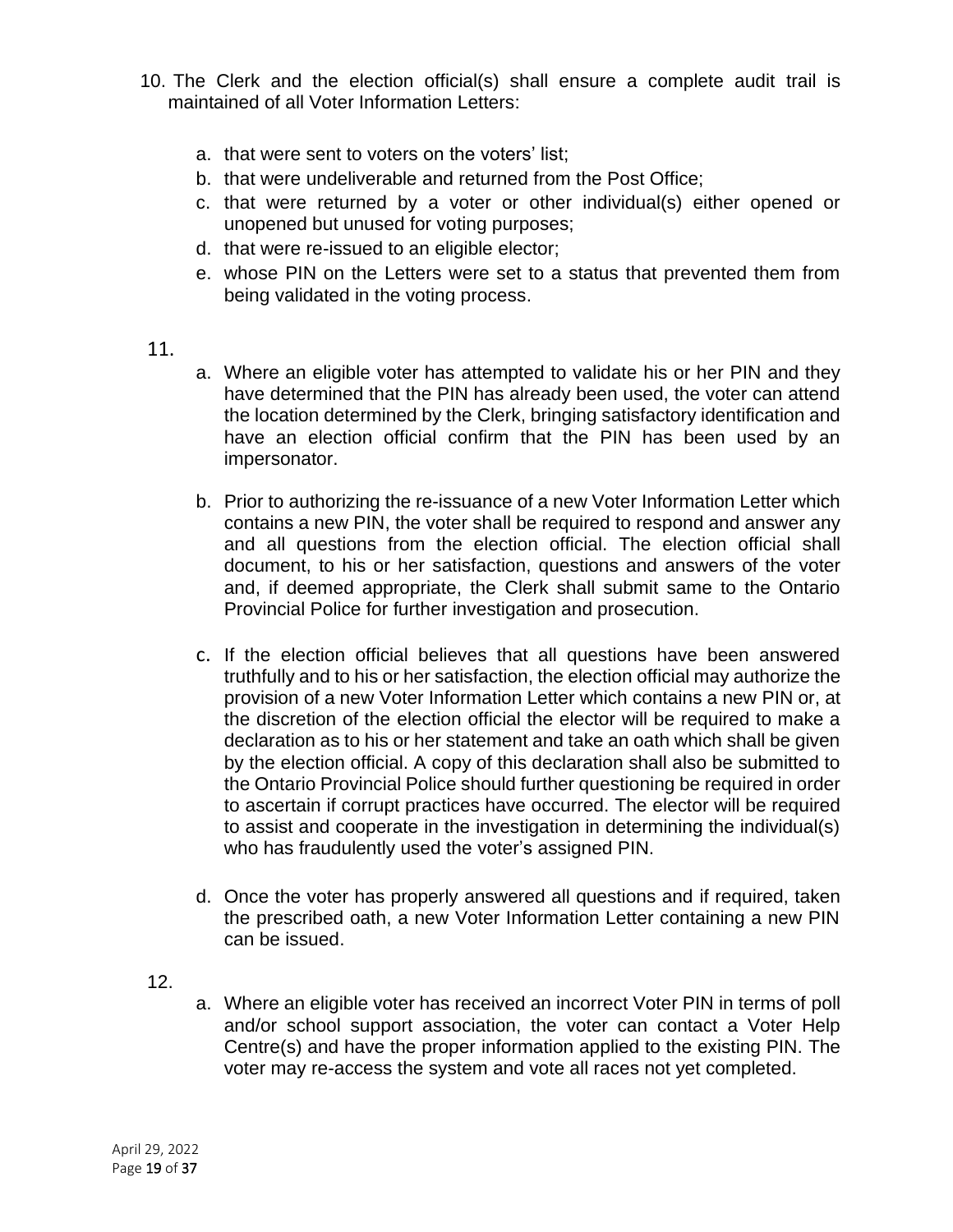- b. The eligible voter shall be able to re-enter the system at any time during the election using the existing PIN or the re-categorized PIN until voting for all races has been completed.
- 13. New PIN(s) shall not be given out over the telephone or by mail without the expressed approval of the Clerk or their designate. A Voter Information Letter containing a PIN shall not be given to any person at the Voter Help Centre(s) unless satisfactory identification is provided and the individual has taken the required oath, if required, as administered by an election official.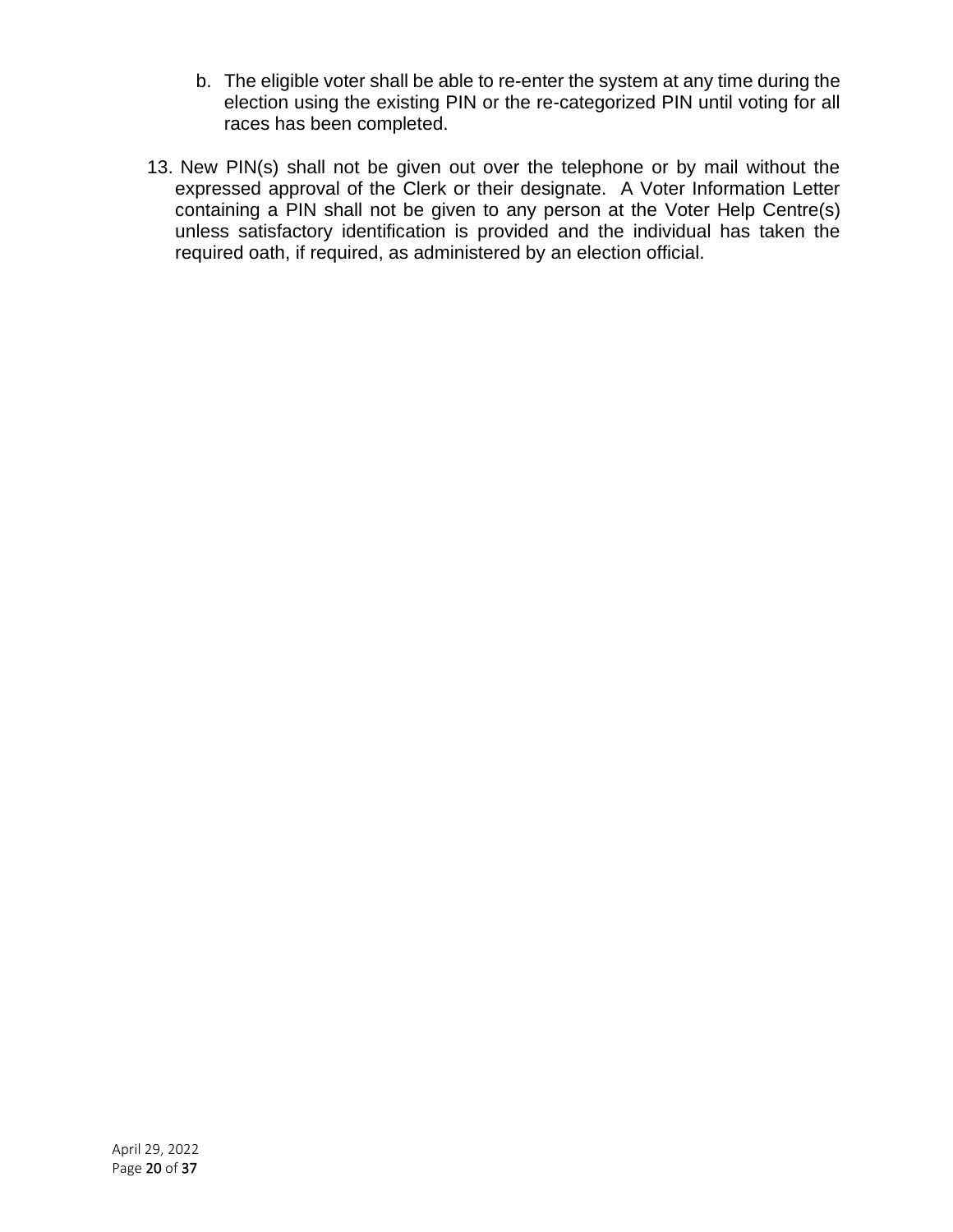# <span id="page-20-0"></span>**9. VOTER QUALIFICATIONS**

- 1. A person is entitled to be an elector at an election held in a local municipality if, on Voting Day, October 24, 2022, he or she:
	- i. is a Canadian citizen,
	- ii. is at least 18 years old,
	- iii. resides in the local municipality, or is the owner or tenant of land in the local municipality, or the spouse, or same-sex partner of such a person; and
	- iv. is not prohibited from voting under subsection 17(3) of the Municipal Elections Act, 1996 or otherwise, by law.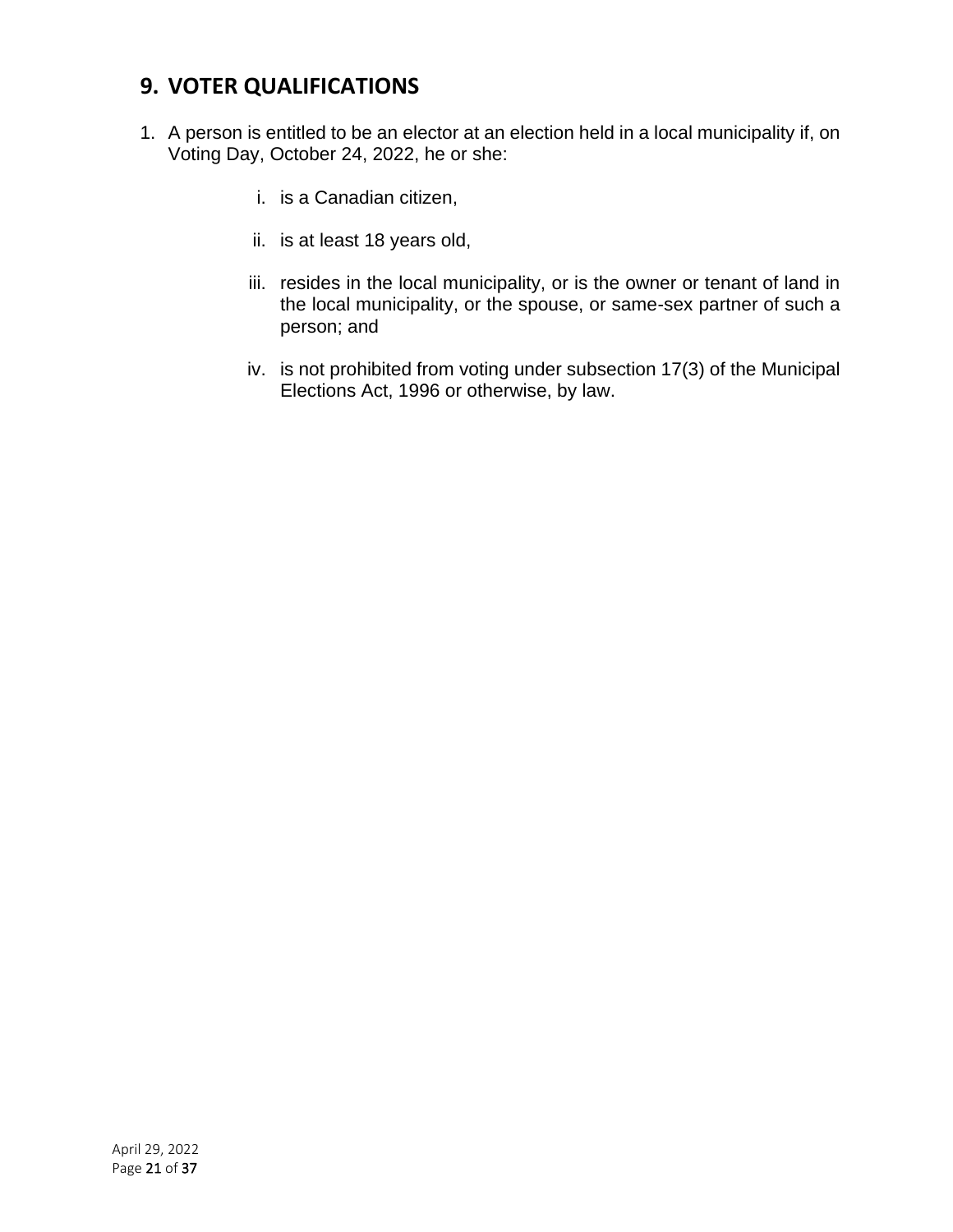# <span id="page-21-0"></span>**10. VOTING PROCESS**

- 1. Eligible voters may vote by:
	- a. accessing the telephone number provided by using a touch-tone telephone - but not a rotary dial telephone. "Digi-pulse" telephones will be able to access the system if the telephone over-ride button is set to a "touch-tone" mode. Should the preceding not be done correctly, the interactive response system will provide an error message requesting that the eligible elector obtain assistance,
	- b. or by accessing the internet address provided by using a dial modem access or a high-speed connection,
	- c. or attending the Voter Help Centre during the following hours:

| October 14, 2022              | $10:00$ a.m. to 4:00 p.m. |
|-------------------------------|---------------------------|
| October 17 to 21, 2022        | 10:00 a.m. to 4:00 p.m.   |
| October 24, 2022 (Voting Day) | 10:00 a.m. to 8:00 p.m.   |

and using a touch-tone telephone or the internet access provided. Any telephone provided at the Voter Help Centre shall delete any display options on the telephone.

The Voter Help Centre shall be located at the Municipal Administrative Office: 065371 Dufferin County Road 3, Unit 2, East Garafraxa, ON L9W 7J8.

- d. Attending a Voter Help Centre during hours identified in paragraph (c) with a support person, taking the appropriate oath(s), and having a support person vote using a touch tone telephone or the internet access provided. In the absence of a support person, the voter may request the assistance of an election official, who may provide assistance only after the appropriate oath, if required, has been taken.
- e. Attending a Voter Help Centre during hours identified in paragraph (c) with an interpreter, taking the appropriate oral oath(s), and voting using a touchtone telephone or the internet access provided.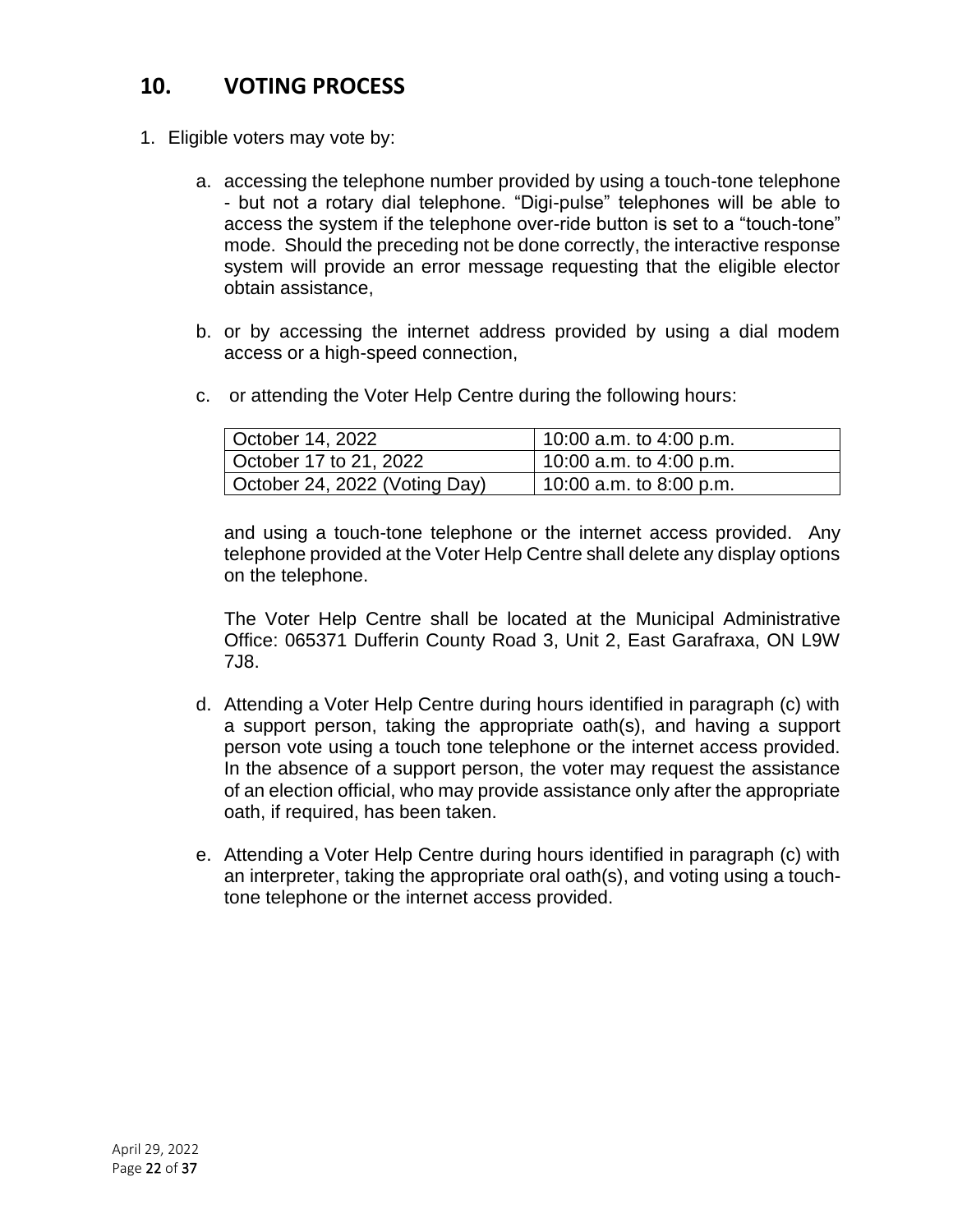## <span id="page-22-0"></span>**11. SCRUTINEERS**

- 1. Scrutineers may be appointed, in writing by the candidate, as stated under Section 16 of the Municipal Elections Act, 1996. If appointed, scrutineers will be entitled to the following:
	- a. upon request and after producing the properly signed "Appointment of Scrutineer" and prescribing to the oath(s) of secrecy, they will be provided access to a Candidate module; showing them a voter sequence number and/or the elector names who are entitled to vote for their designate office, allowing them to identify, observe, and list all electors that have participated. Scrutineers may log in to the system any time after the election has started and voters have cast ballots, and determine who has voted.
	- b. to be present at the time and place where results are received by the Clerk including signing the results report indicating the final results and votes cast.
- 2. Use of a cellular telephone or any other electronic device shall NOT BE PERMITTED within a Voter Help Centre by any candidate or scrutineer.
- 3. Instructions to Scrutineer

a. Scrutineers arriving at the Voter Help Centre must show Form EL12(A) and personal identification to the election officials and take an oath of secrecy.

b. Candidates arriving at the Voter Help Centre must show Form EL12(A) and personal identification to the election officials and take an oath of secrecy. A candidate who enters the Voter Help Centre is considered to be a scrutineer.

c. Only one scrutineer per candidate may be at each station in the Voter Help Centre.

4. Rights and Prohibitions:

a. Candidates or their scrutineer may enter the Voting Help Centre 15 minutes prior to the opening of voting to verify and ensure that all totals of votes cast are at zero (0) and shall be permitted to sign a document that attests to this fact.

b. Scrutineers and candidates cannot:

i. Be near enough to the vote station to see how a voter has marked their ballot.

ii. Campaign at the Voter Help Centre.

iii. Attempt, directly or indirectly, to interfere with how an elector votes iv. Display a candidate's election material (including buttons, pins, etc.) at the Voter Help Centre.

- v. Compromise the secrecy of voting.
- vi. Obtain or attempt to obtain, in the Voter Help Centre any information about how an elector intends to vote or has voted.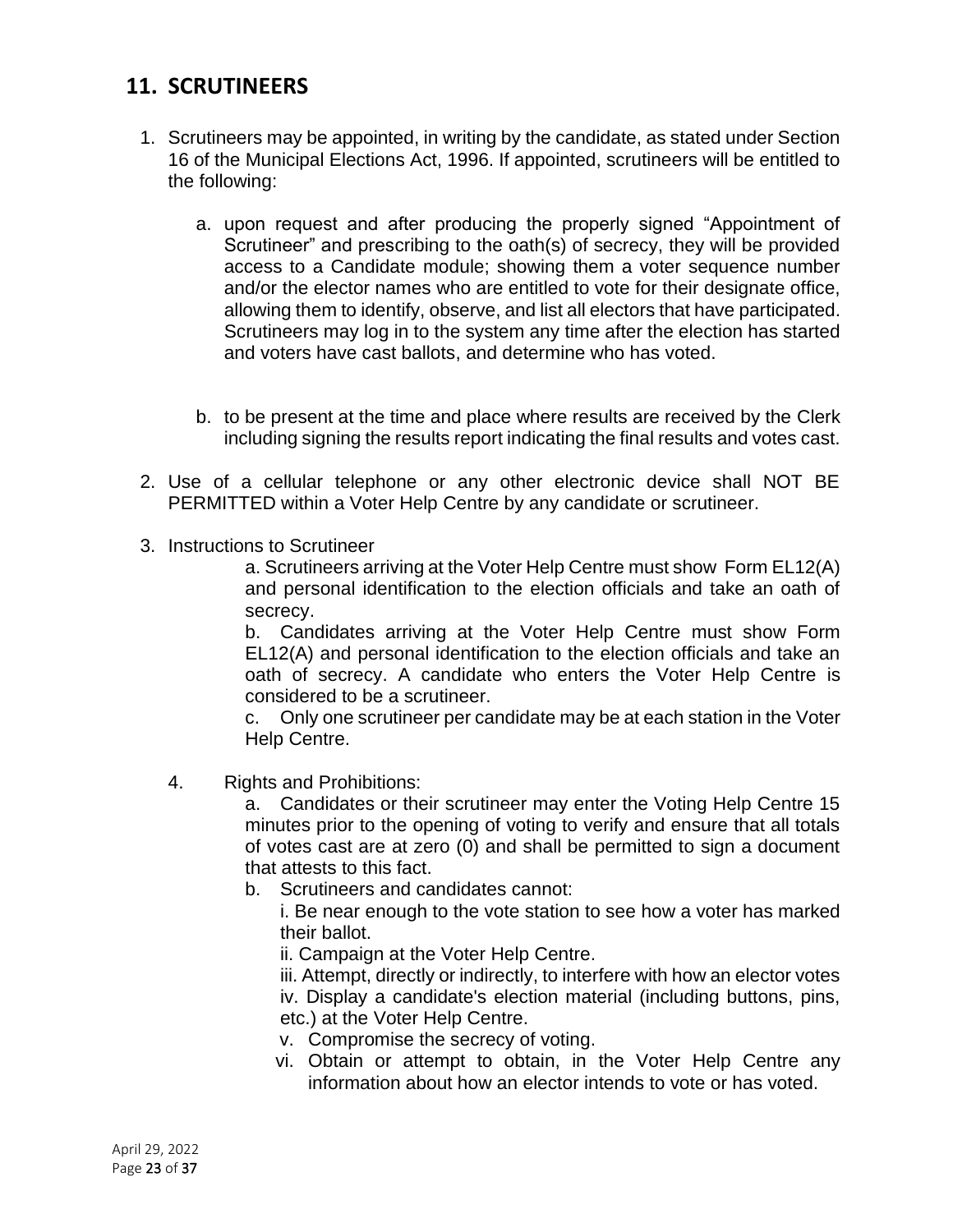vii. Communicate any information obtained at the Voter Help Centre about how an elector intends to vote or has voted.

viii. Park a vehicle displaying campaign material in the parking lot of the Voter Help Centre.

c. It is no longer mandatory that scrutineers be 16 years of age or older to work at an election.

d. The DRO is responsible for the conduct of the Voter Help Centre and no candidate or scrutineer has the right to interfere with the DRO in the discharge of his or her duties.

e. Anyone who is creating a disturbance at a Voter Help Centre will be removed by the DRO or Assistant Returning Officer.

f. Scrutineers/candidates who wish to have a discussion with another candidate or scrutineer must leave the Voter Help Centre to carry on their discussion outside of the Voter Help Centre.

g. No campaign material or literature of any nature whatsoever shall be displayed within the Voting Help Centre. The boundaries of the Voting Help Centre are the boundaries of the property where the Voting Help Centre is located and includes the parking lot.

h. Scrutineers/candidates wishing to observe the transmission of results must be at the Voting Help Centre prior to the closing of the voting location at 8:00 p.m. No one will be admitted to the Voter Help Centre after 8:00 p.m.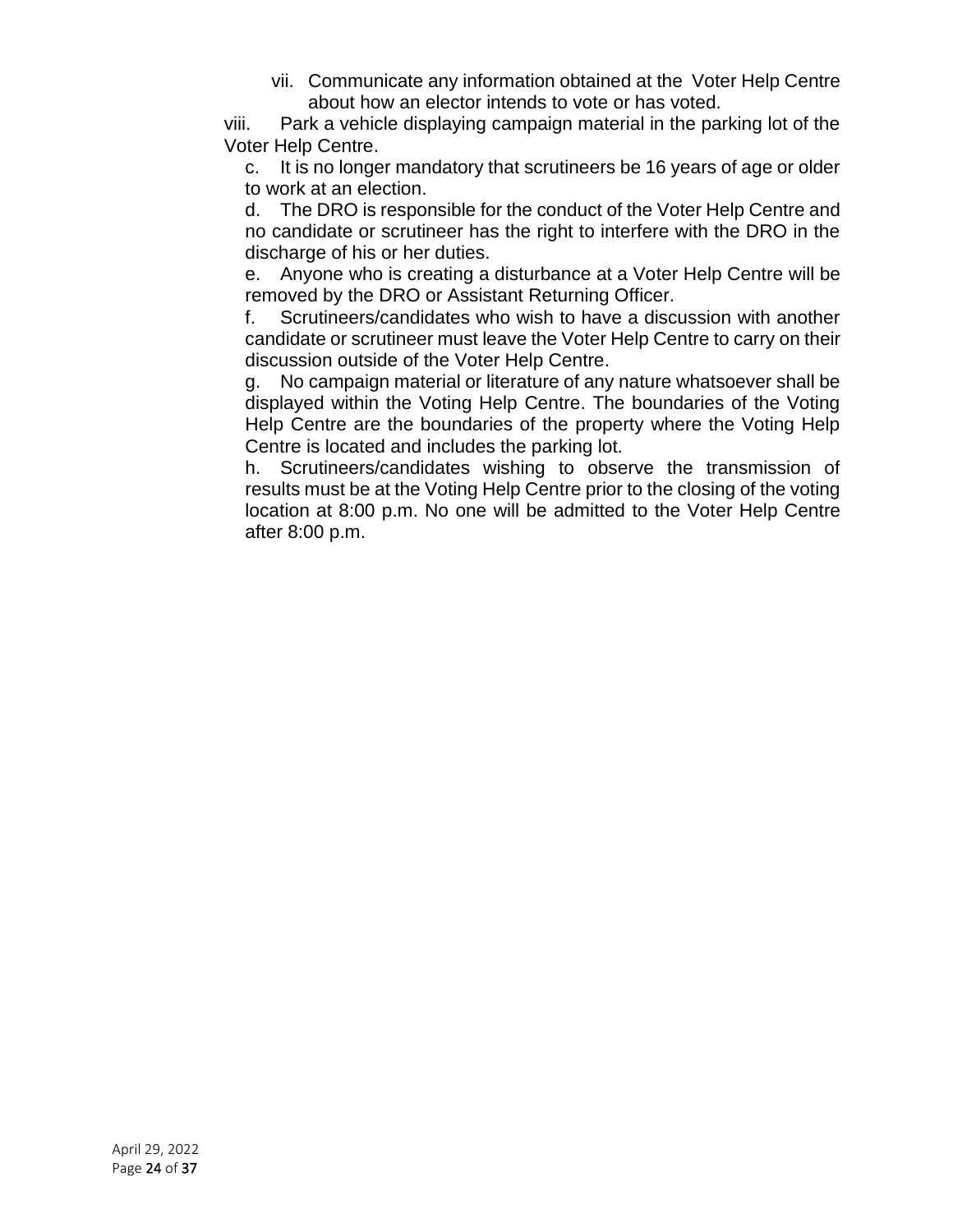#### <span id="page-24-0"></span>**12. SYSTEM**

- 1. The integrity of the voting process shall be the responsibility of the Clerk of The Township of East Garafraxa and shall be preserved by:
	- a. ensuring that every eligible elector on the voters' list is mailed, using first class mail or hand-delivered as required, a sealed Voter Information Letter which contains the voter's unique PIN;
	- b. ensuring that no one except the eVoting Service Provider, the Clerk of The Township of East Garafraxa, or designate, maintains a list of Personal Identification Numbers that matches each voter's name and address; and
	- c. providing an opportunity for eligible electors who do not appear on the voters' list to be added to the list, or to make amendments to the list, up to and including election day, October 24, 2022, at 8:00 p.m.
- 2. The voting system shall be tested on several occasions. The test(s) shall include, but not be limited to the following:
	- a. checking the wording of the script;
	- b. checking the Voter Help Centre telephones and internet access;
	- c. checking Script and input timing;
	- d. attempting to use a PIN more than once;
	- e. balancing a predetermined number of votes with those cast;
	- f. matching PINs to names and addresses;
	- g. checking the system which is used for activating PINs; and
	- h. deliberately entering the wrong information.
- 3. All certified candidates are to provide to the Clerk the proper pronunciation of their name, in English and, in French if applicable, no later than the week of August 22, 2022.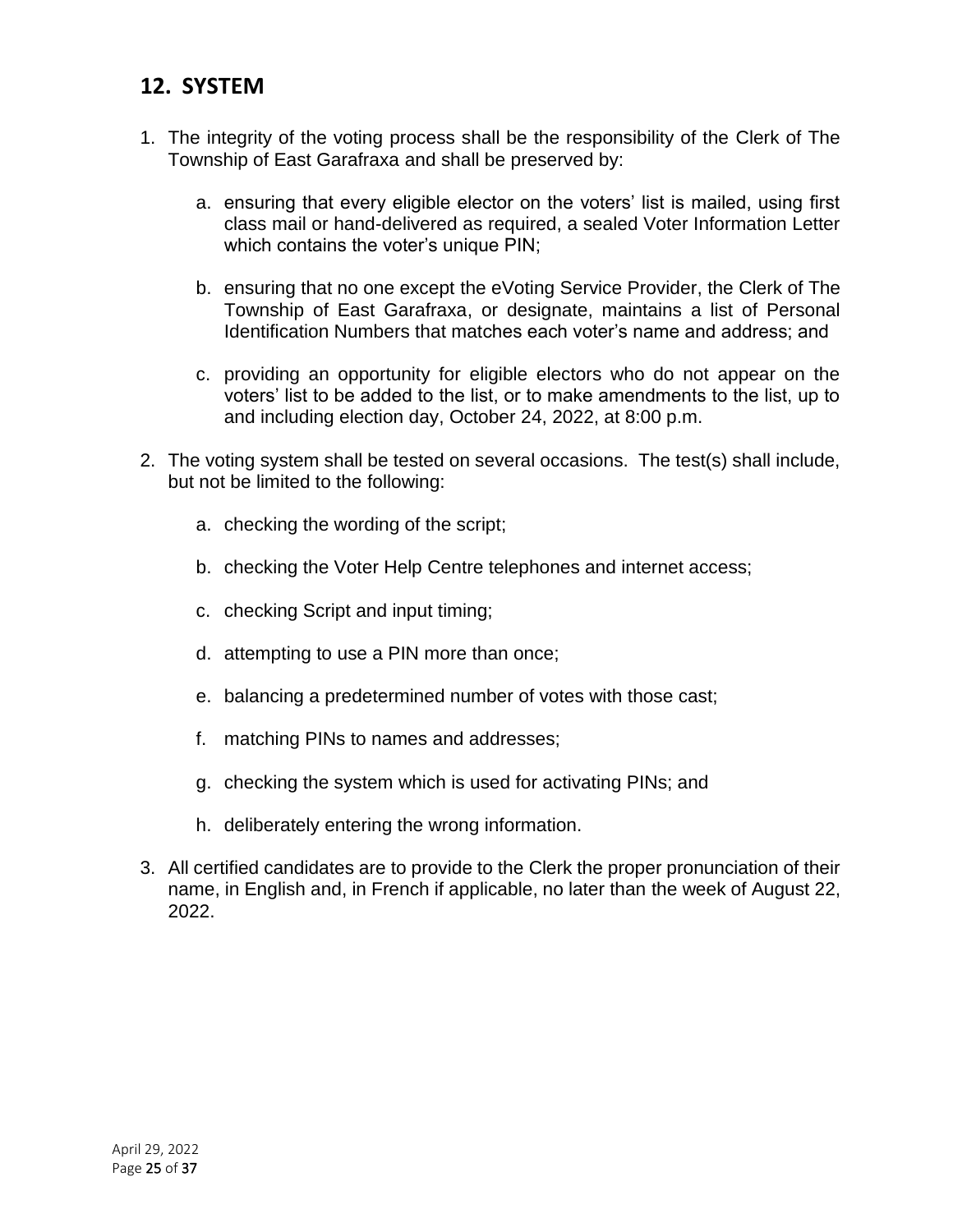# <span id="page-25-0"></span>**13. CORRUPT ELECTION PRACTICES – PROVINCIAL OFFENCE AND PROSECUTION**

- 1. Sections 89 and 90 of the *Municipal Elections Act* provides for penalties and enforcement of corrupt practices and other offences during an election process.
- 2. Although The Township of East Garafraxa will be using an alternative voting method, being Telephone/Internet Voting, the principles and the integrity of the election process will remain and is enforceable.
- 3. Section 89 of the Municipal Elections Act continues by stating:

*"A person is guilty of an offence if he or she:*

- a. votes without being entitled to do so;
- b. votes more times than this Act allows;
- c. votes in a voting place in which he or she is not entitled to vote;
- d. induces or procures a person to vote when that person is not entitled to do so;
- e. having appointed a voting proxy that remains in force, votes otherwise than by the proxy;
- f. having been appointed a voting proxy, votes under the authority of the proxy when the elector has cancelled the proxy, is no longer entitled to vote or has died;
- g. before or during an election, publishes a false statement of a candidates withdrawal;
- h. furnishes false or misleading information to a person whom this Act authorizes to obtain information;
- i. without authority, supplies a ballot to anyone;
- j. delivers to the deputy returning officer to be placed in a ballot box a paper other than the ballot the deputy returning officer gave him or her;
- k. takes a ballot away from the voting place;
- l. at an election, takes, opens or otherwise deals with a ballot, a ballot box, or a book or package of ballots without having authority to do so;
- m. attempts to do something described in clauses (a) to (l). 1996, c. 32, Sched., s. 89."

Penalties for offences under the Act are described in Section 94.1 of the Act and include amounts of fines (not more than \$25,000) and terms of imprisonment (maximum six (6) months).

- 4. No person(s) shall solicit a Voter Information Letter from an eligible elector. All valid complaints or knowledge of solicitation shall be reported immediately to the Ontario Provincial Police for investigation of corrupt practices.
- 5. In addition, under the provisions of Section 90 of the *Municipal Elections Act*, if a person is convicted of an offence and the offence was committed knowingly, the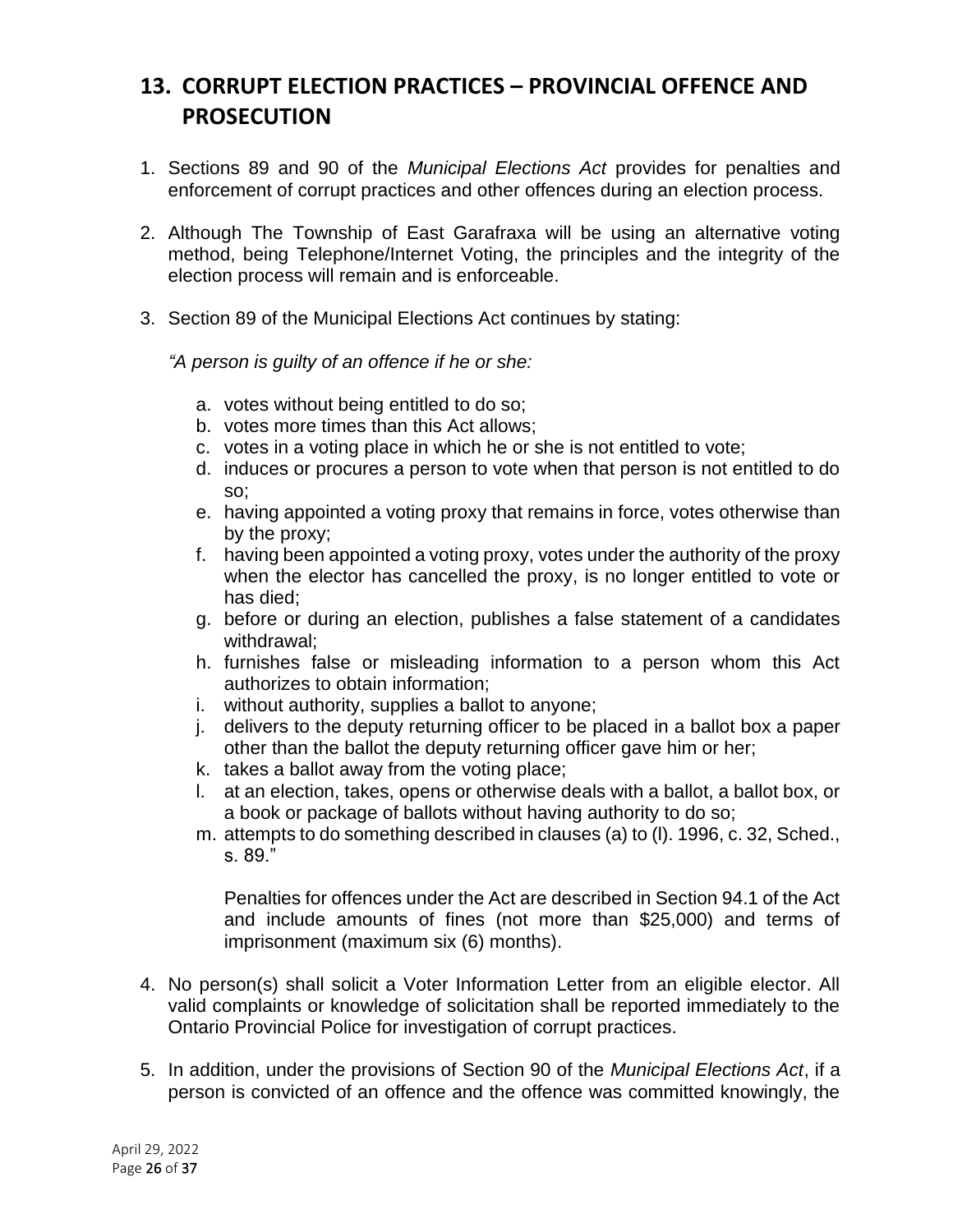offence also constitutes a corrupt practice and the person is liable, in addition to any other penalty, for a term or imprisonment not more than six (6) months.

- 6. Although many provisions of the *Municipal Elections Act* also deal with voting places, ballots and ballot boxes, etc. the same must be used interchangeably with the "alternative form" of voting since the principle of the Act must be maintained and is therefore enforceable and subject to penalties.
- 7. As such, the Municipal Clerk of the Township of East Garafraxa in this alternative form of voting, has agreed to the following rules and regulations:
	- a. THAT all complaints about actions which may contravene the provisions of the *Municipal Elections Act*, either verbally or written, will be investigated by the Clerk;
	- b. THAT all such valid complaints, once investigated to the extent and knowledge of the Clerk, will be submitted to the local detachment of the Ontario Provincial Police;
	- c. THE Detachment Commander of the Ontario Provincial Police has been advised that all such complaints will be turned over to his or her office for further investigation;
	- d. THE Detachment Commander of the Ontario Provincial Police, once the investigation is completed will communicate with the Crown Attorney's Office to determine if an individual(s) will be prosecuted.
	- e. THE Clerk or any election official will not attempt to intervene in the prosecution and may be called to give evidence during prosecution.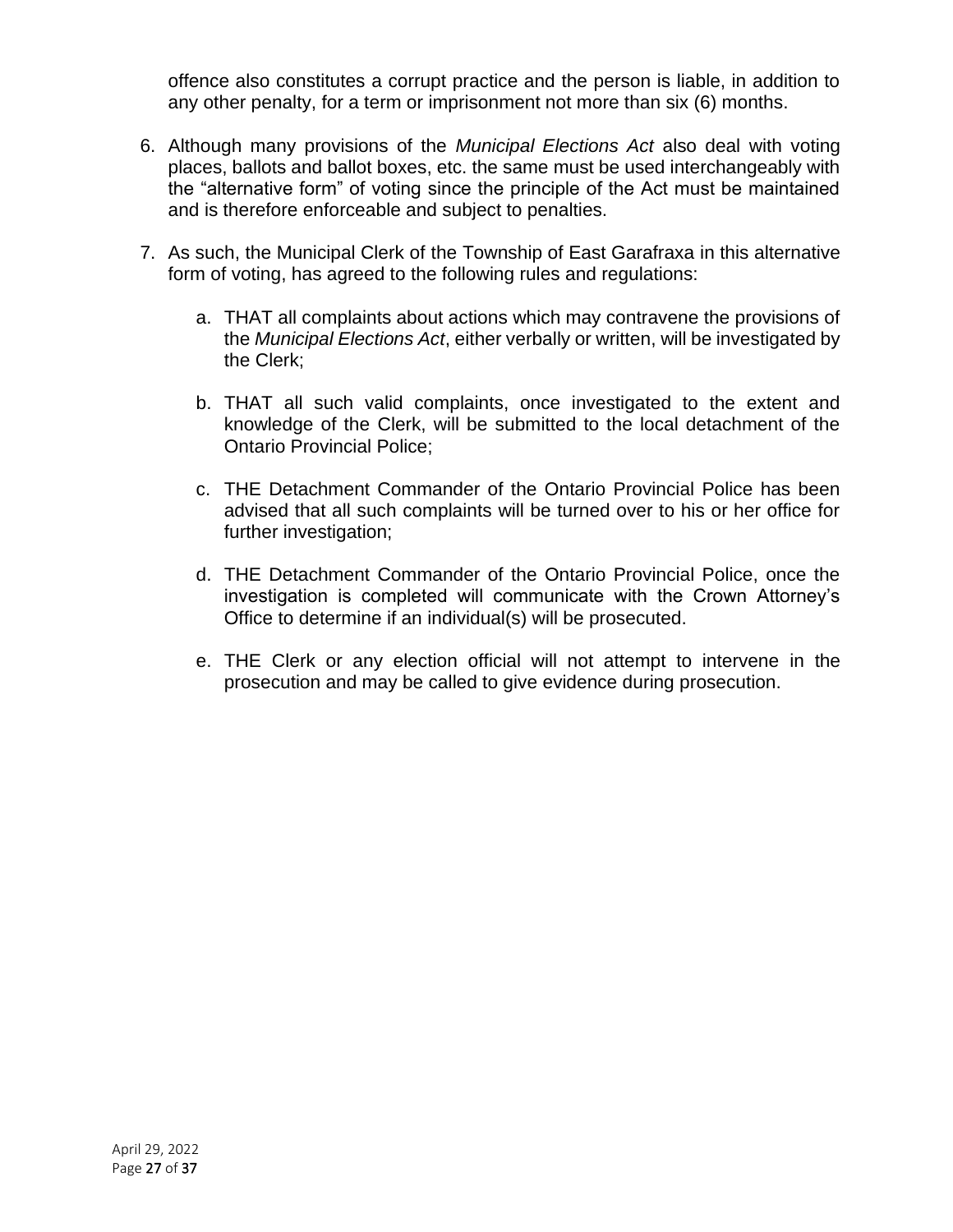### <span id="page-27-0"></span>**14.MAIL TAMPERING – CRIMINAL OFFENCE AND PROSECUTION**

- 1. The Criminal Code of Canada states that tampering with the mail of an individual is a criminal offence and a person(s) found guilty is liable to a term of imprisonment not exceeding ten (10) years.
- 2. Since the Township of East Garafraxa will be using an alternative voting method, that being Telephone/Internet Voting, and the notification of the voting process and how electors can access the voting system in order to exercise their right to vote will be completed through the mail, mail tampering is a criminal offence under the Criminal Code of Canada.
- 3. As such and in order to ensure the integrity and confidence of the voting process for all electors and the candidates, the Municipal Clerk of the Township of East Garafraxa in this alternative form of voting has agreed to the following rules and regulations:
	- a. THAT all complaints about actions which may contravene the provisions of the Criminal Code of Canada with respect to mail tampering, either verbally or written, will be investigated by the Clerk;
	- b. THAT all such valid complaints, once investigated to the extent and knowledge of the Clerk, will be submitted to the local detachment of the Ontario Provincial Police;
	- c. THE Detachment Commander of the Ontario Provincial Police has been advised that all such complaints will be turned over to his or her office for further investigation;
	- d. THE Detachment Commander of the Ontario Provincial Police, once the investigation is completed, will communicate with the Crown Attorney's Office to determine if an individual(s) will be prosecuted.
	- e. THE Clerk or any election official will not attempt to intervene in the prosecution and may be called to give evidence during prosecution.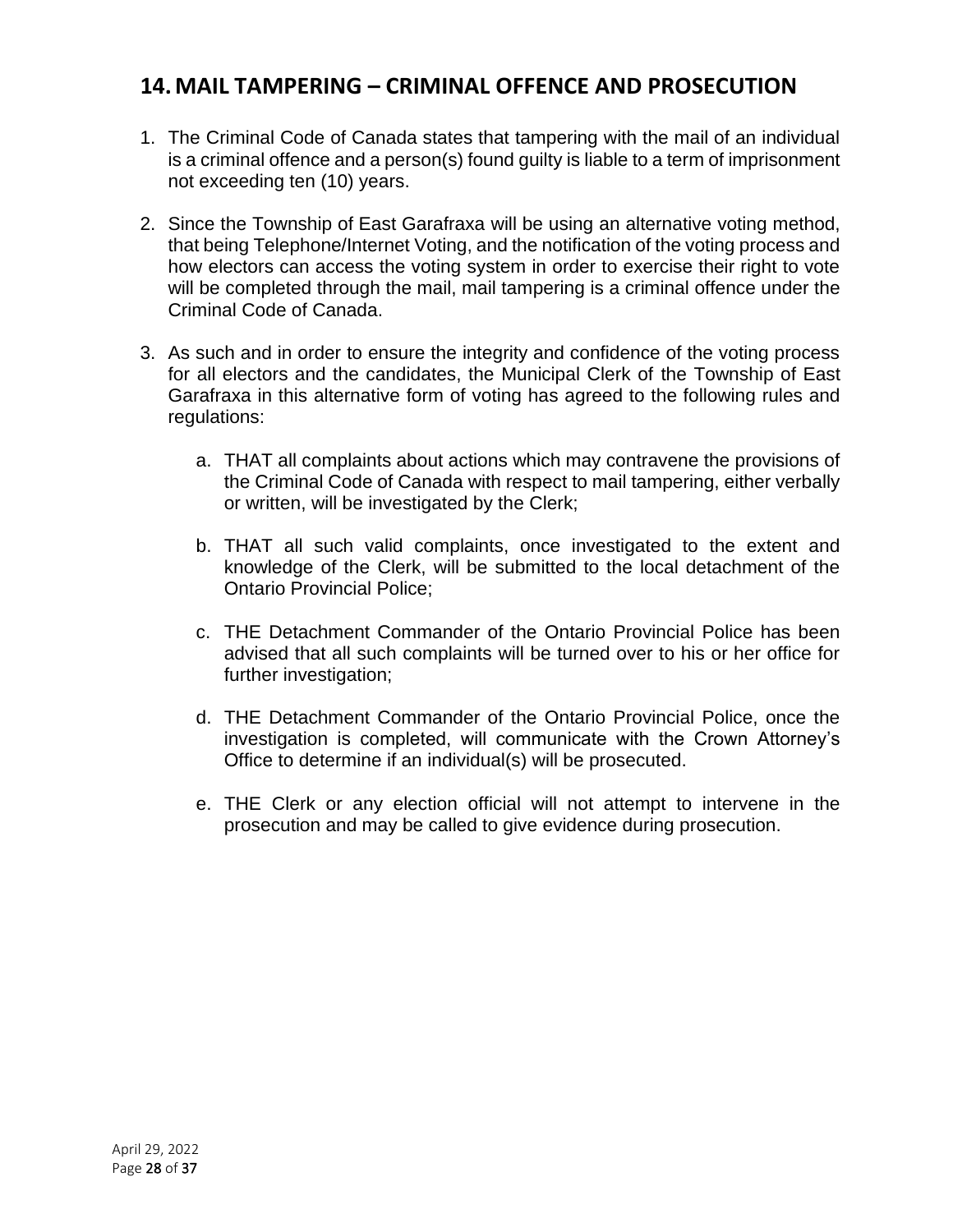### <span id="page-28-0"></span>**15.RESULTS**

- 1. The Township of East Garafraxa shall keep its public internet and telephone voting open until 8:00 p.m. on Monday, October 24, 2022, and its Voter Help Centre access opened until the Clerk confirms that all eligible voters in the Voter Help Centre(s) at 8:00 p.m. on Monday, October 24, 2022, have completed voting.
- 2. The Clerk of The Township of East Garafraxa, at 8:00 p.m. on Monday, October 24, 2022 , providing that all eligible electors within the Voter Help Centre(s) have voted, shall request the close and deactivation of the Telephone/Internet Voting service and shall also request the tabulation of the results for each candidate. The "unofficial" results of each candidate by school support, and polling subdivisions shall be available as soon as practicable after 8:00 p.m. Monday, October 24, 2022 at the Municipal Administration Office located at 065371 Dufferin County Road 3, Unit 2, East Garafraxa, ON L9W 7J8.
- 3. The Clerk shall report the "unofficial" results when received from the eVoting Service Provider as soon as practicable after 8:00 p.m. Monday, October 24, 2022 at Election Headquarters located at the Municipal Administration Office located at 065371 Dufferin County Road 3, Unit 2, East Garafraxa, ON L9W 7J8
- 4. Pursuant to Subsection 55(4) and subject to the provisions of Section 56 of the Municipal Elections Act, 1996 concerning "Recount", the Clerk shall by 4:30 p.m. on Tuesday, October 25, 2022, at the Municipal Administration Office located 065371 Dufferin County Road 3, Unit 2, East Garafraxa, ON L9W 7J8 ;
	- i. declare the candidate or candidates, as the case may be, who received the highest number of votes to be elected.
	- ii. declare the result of any vote on a by-law or question.
- 5. The "Official Results" of each candidate by polling subdivision, shall be available at the 065371 Dufferin County Road 3, Unit 2, East Garafraxa, ON L9W 7J8, as soon as possible after Voting Day. Also, the Clerk shall post the "Official" results on the Municipality's website.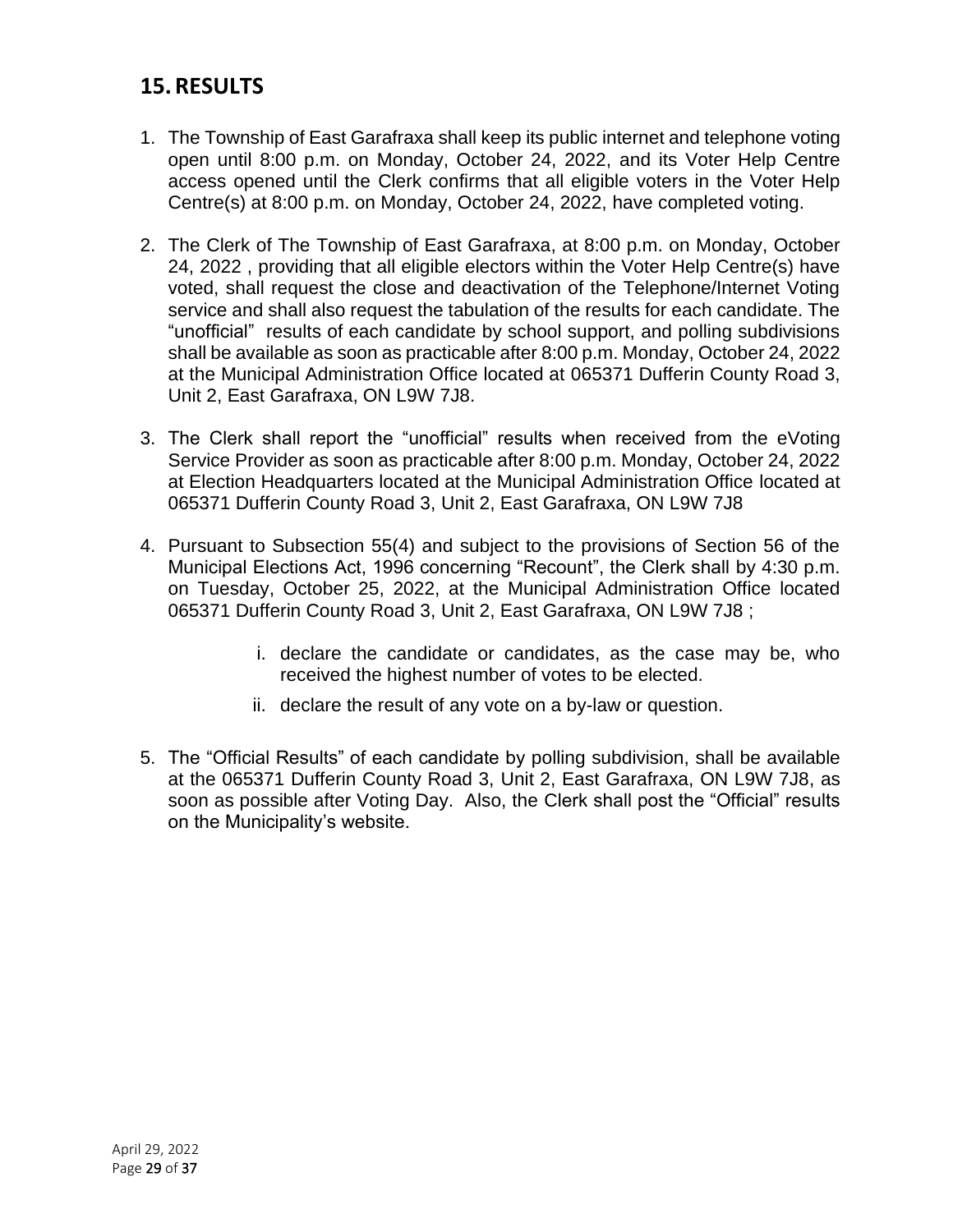## <span id="page-29-0"></span>**16. TIE VOTE – RECOUNT PROCEDURES**

- 1. In the case of a tie vote, as provided under Section 56 of the *Municipal Elections Act*, the Clerk of The Township of East Garafraxa shall request from the eVoting Service Provider a re-tabulation of the votes cast.
- 2. Pursuant to Subsection 56(2) of the *Municipal Elections Act*, the recount shall be held within fifteen (15) days after the Clerk's declaration of the results of the election, and therefore the recount shall occur on or before 4:30 p.m., Wednesday, November 9, 2022, at the Municipal Administration Office located at 065371 Dufferin County Road 3, Unit 2, East Garafraxa, ON L9W 7J8.
- 3. Pursuant to Subsection 61(1) of the *Municipal Elections Act*, the following persons will be authorized to attend the recount:
	- i. the Clerk and any other election official appointed by the Clerk for the recount procedure including the Municipal lawyer;
	- ii. every certified candidate for the office;
	- iii. the lawyer for each of the candidate(s); and
	- iv. only one (1) scrutineer for each of the candidate(s).
- 4. Within 15 days after the declaration of the election results, the Clerk shall request the eVoting Service Provider to re-tabulate the results for the office(s) that are subject to the recount procedure and that the results be segregated by polling subdivisions. The eVoting Service Provider shall send the results of the recount by facsimile transmission and/or by electronic mail (E-mail) and these results will be compared to the results tabulated by the Auditor assigned to the election.
- 5. The Clerk shall announce the results of the recount and in the event of a tied vote, Subsection 62(3) of the *Municipal Elections Act* shall apply, being as follows:

*"If the recount indicates that two or more candidates who cannot both or all be declared elected to an office have received the same number of votes, the clerk shall choose the successful candidate or candidates by lot".*

- 6. In the event that a tied vote occurs after the statutory recount, the following procedure shall be used and applied:
	- a. The Clerk shall determine the texture and quality of the paper used for this process and each candidate or the candidates' lawyer and/or scrutineer will have an opportunity to examine the paper to be used to inscribe the names of the candidates;
	- b. The Clerk shall inscribe the name of each candidate on same size paper and the candidates, the candidates' lawyer and/or scrutineer, without touching the paper, examine the same. In addition, all persons present will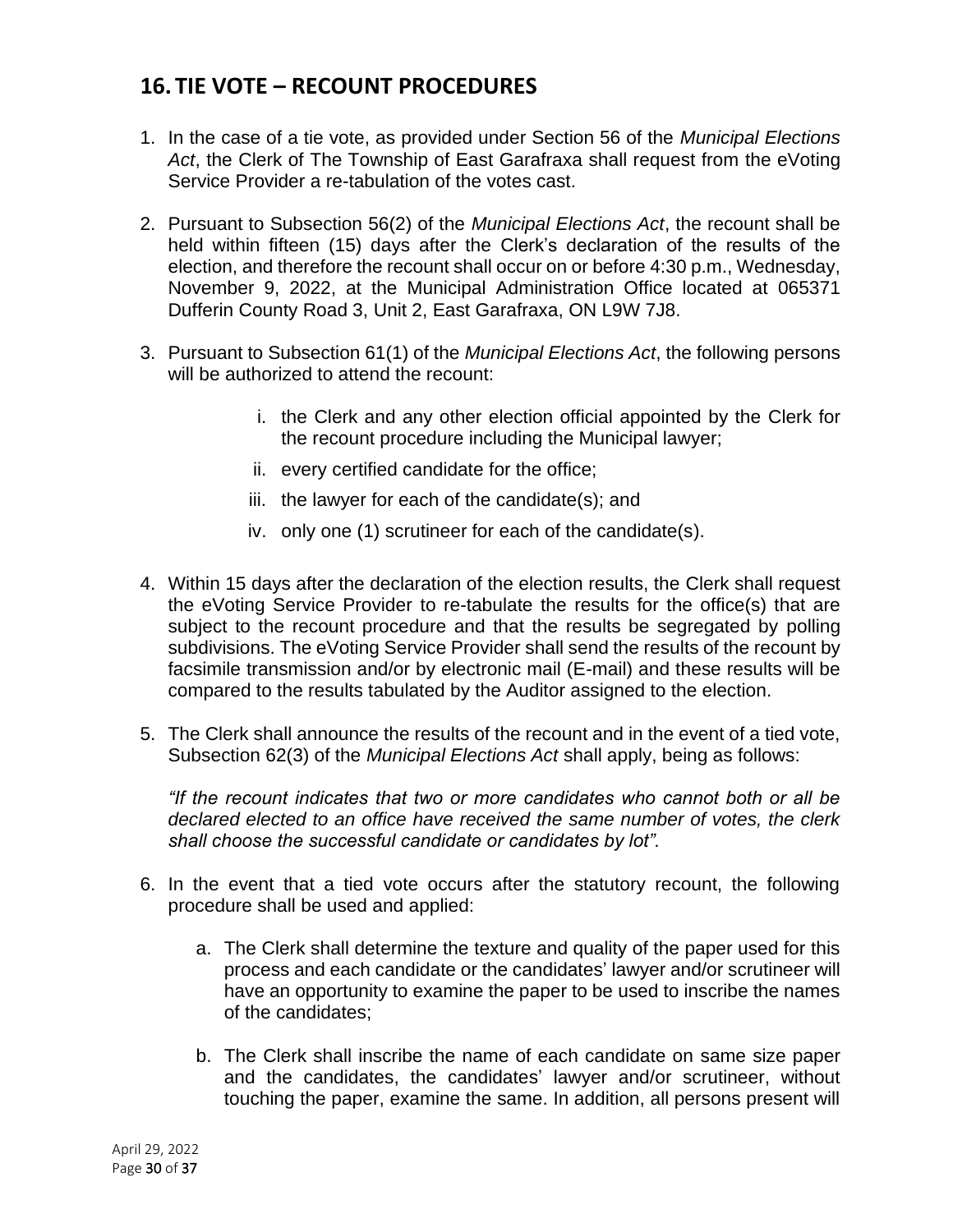have an opportunity to examine the box which will be used for conducting the lot;

- c. Upon acceptance by all candidates, the candidates' lawyer and/or scrutineer, that the processes outlined in paragraphs a) and b) have been adhered to, the Clerk shall fold the papers bearing each candidate's name twice in two (2) equal parts and shall deposit these papers, in full view of all persons present and authorized to attend, in an open-end box that will be acceptable to all persons present. In the event of a conflict or difference of opinion as to the selection of the box, the Clerk shall determine the box to be used for this process.
- 7. Upon completion of this process, the Clerk shall hold the box and, without looking into the box, ensure that the contents have been displaced sufficiently, and request the Municipal lawyer to draw only one (1) or the required number for the purpose of determining the successful candidate(s).
- 8. The Municipal lawyer shall hand directly to the Clerk the selected and required number of papers and the Clerk shall read aloud the name of the candidate or candidates and proceed to declare this or these individuals elected.
- 9. Once completed, the Municipal lawyer shall remove the remaining contents from the box and provide an opportunity for all persons present to examine these slips of papers including the box.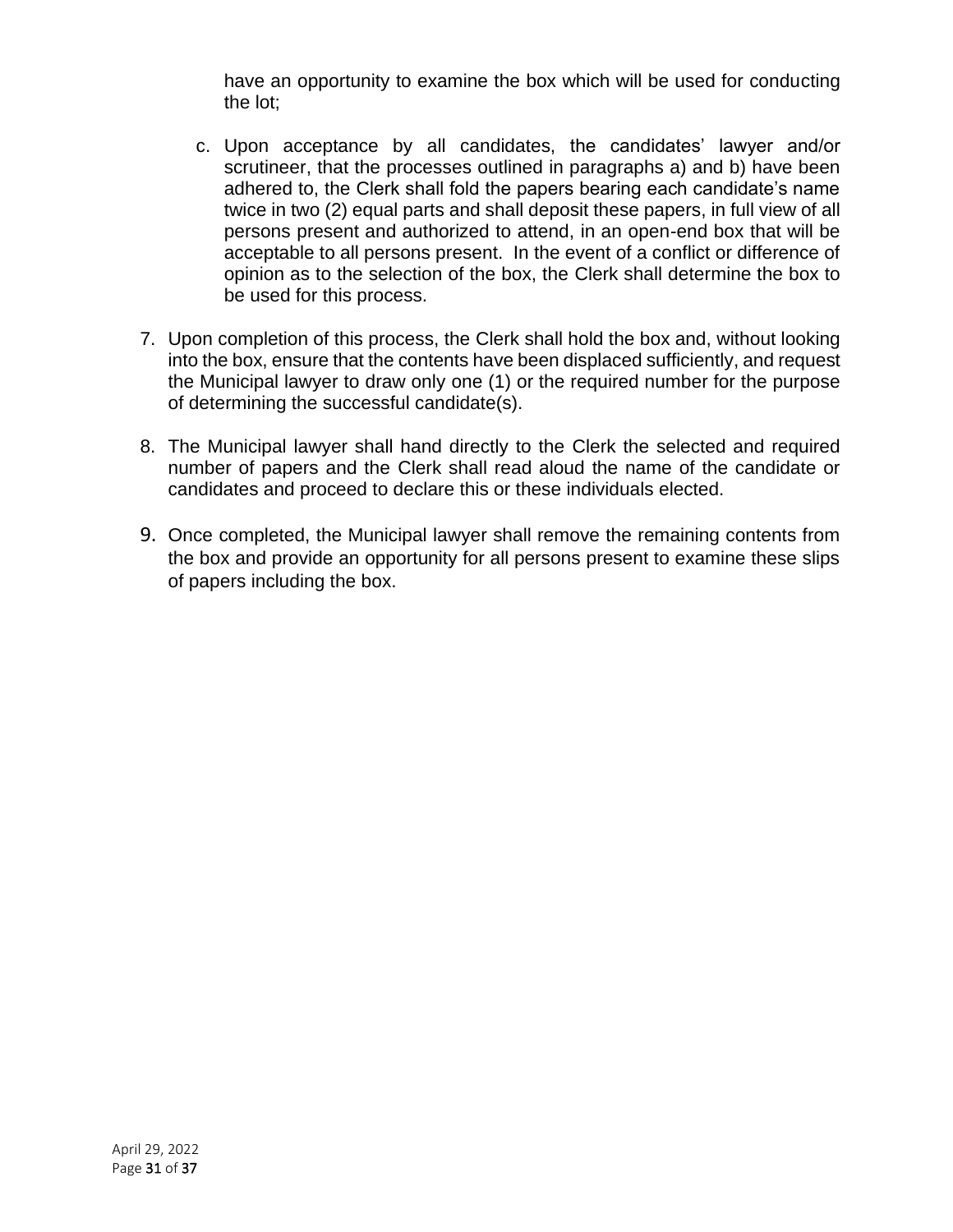## <span id="page-31-0"></span>**17.AFTER VOTING DAY**

- 1. At no time after voting day shall any information regarding the voter, PINs and ballots come together to allow anyone to know how an elector has voted.
- 2. All election materials shall be destroyed in accordance with the principles of Section 88 of the *Municipal Election Act, 1996*.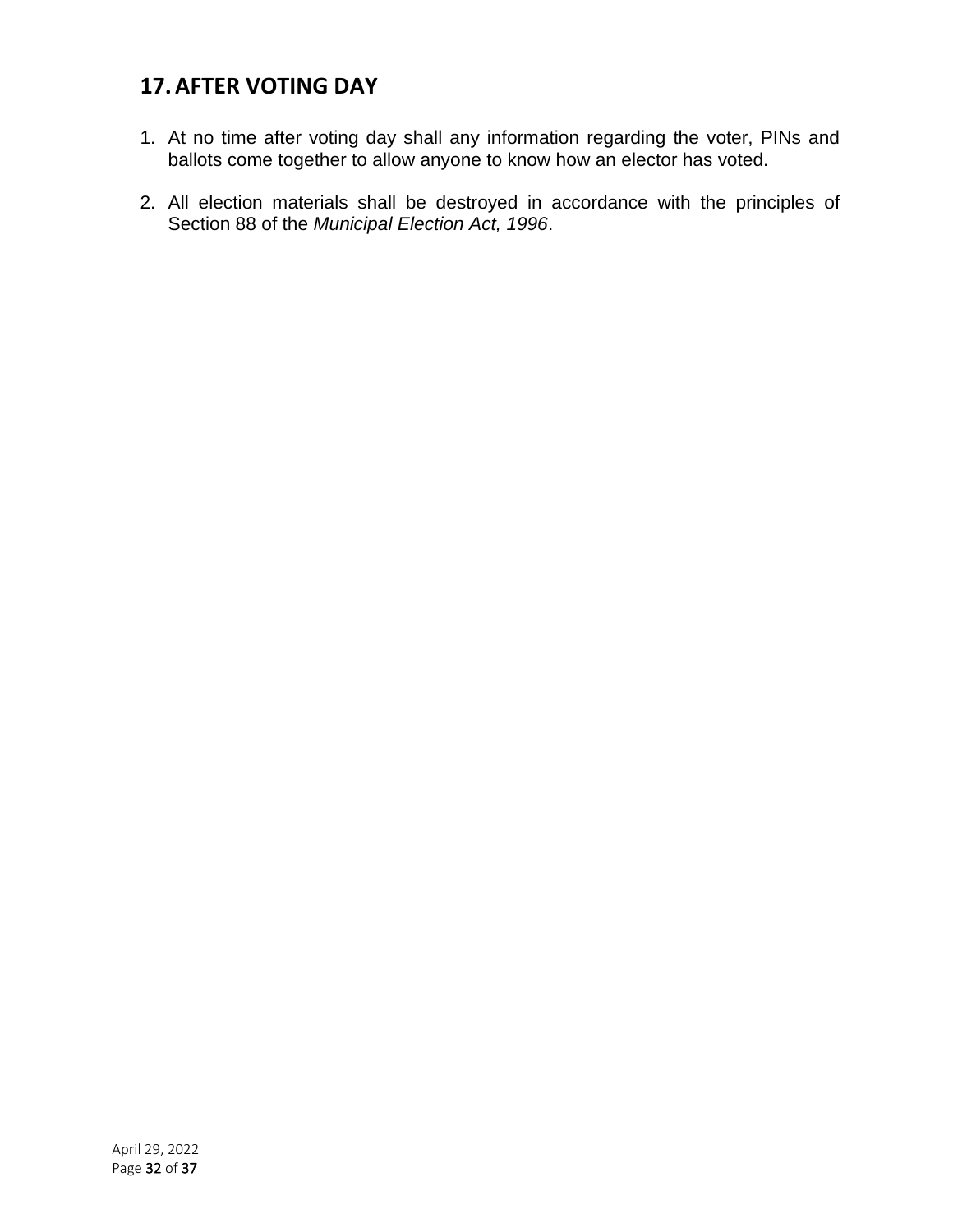#### <span id="page-32-0"></span>**18. EMERGENCIES**

Pursuant to the *Municipal Elections Act, 1996*, Section 53, an emergency shall be declared in the event of a flood, fire or power failure in the municipality; acute illness or accident of the Clerk/Returning Officer or assistant returning officer which prevents her/him from conducting the election pursuant to the *Municipal Elections Act*.

In the event of an emergency, the Clerk/Returning Officer shall advertise on radio and television stations if possible, and post notices to the extent possible, that the election has been delayed.

In the event of an emergency, the eVoting Service Provider under direction from the Clerk/Returning Officer, shall stop the eVote system from accepting calls via a telephone and connections from the Internet, thus preventing the election from continuing, or starting, as the case may be.

In the event the Clerk/Returning Officer or assistant returning officer is unable to be present to conduct procedures on voting day, there shall be a substitute qualified person appointed or available to attend to the election details.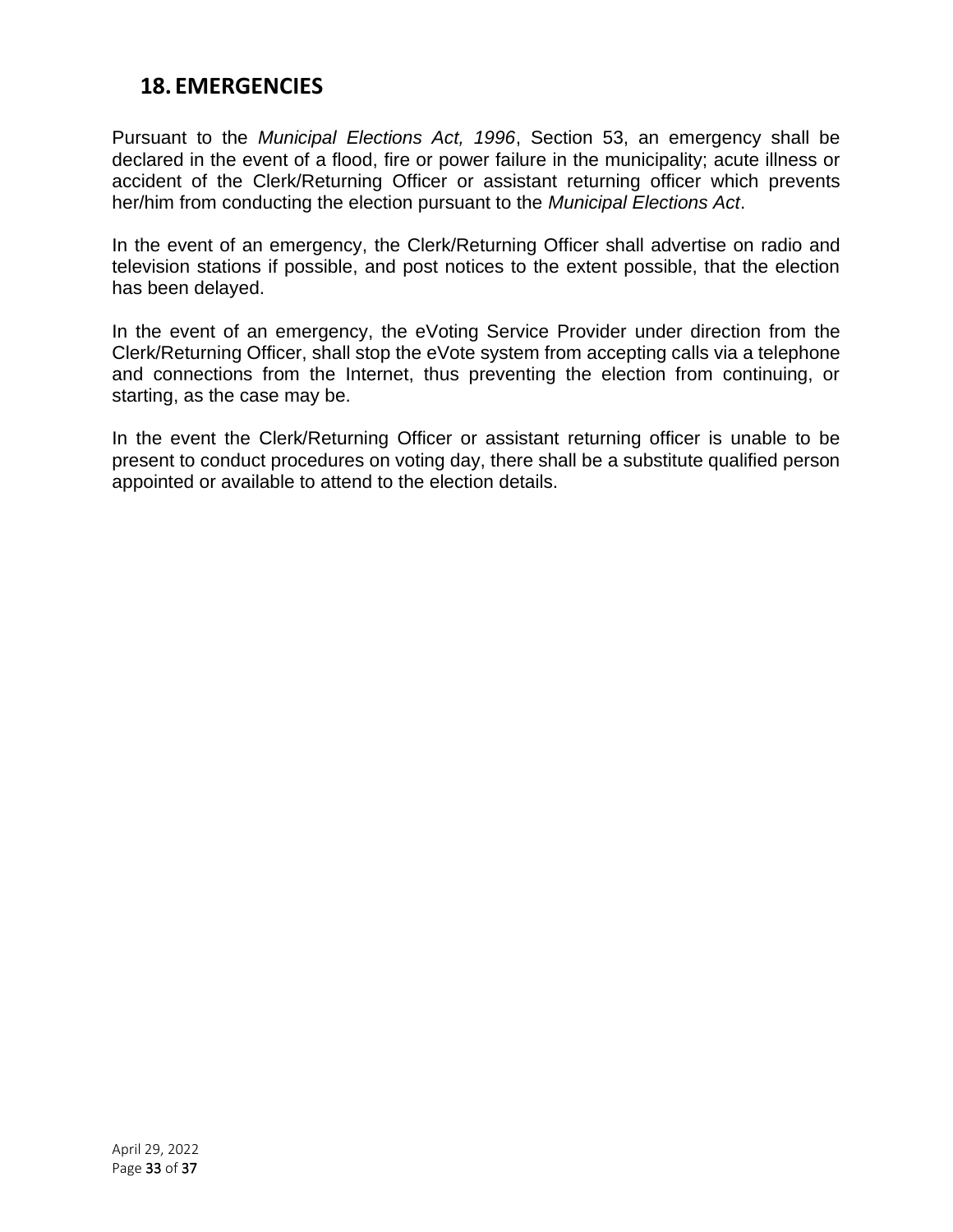### <span id="page-33-0"></span>**19.ACCESSIBILITY**

The Clerk shall have regard for the needs of candidates and electors with disabilities.

The Clerk shall ensure the Voter Help Centre is accessible to candidates and electors with disabilities.

The Clerk shall prepare a Report to be submitted to the Council 90 days after Voting Day about identification, removal, and prevention of barriers that affect voters and candidates with disabilities.

Election officials will be available for assistance during the Voting Period and on Voting Day.

The Township of East Garafraxa has an Accessibility Policy. The Municipal Election for Township of East Garafraxa will be conducted with having regard to the policies as established.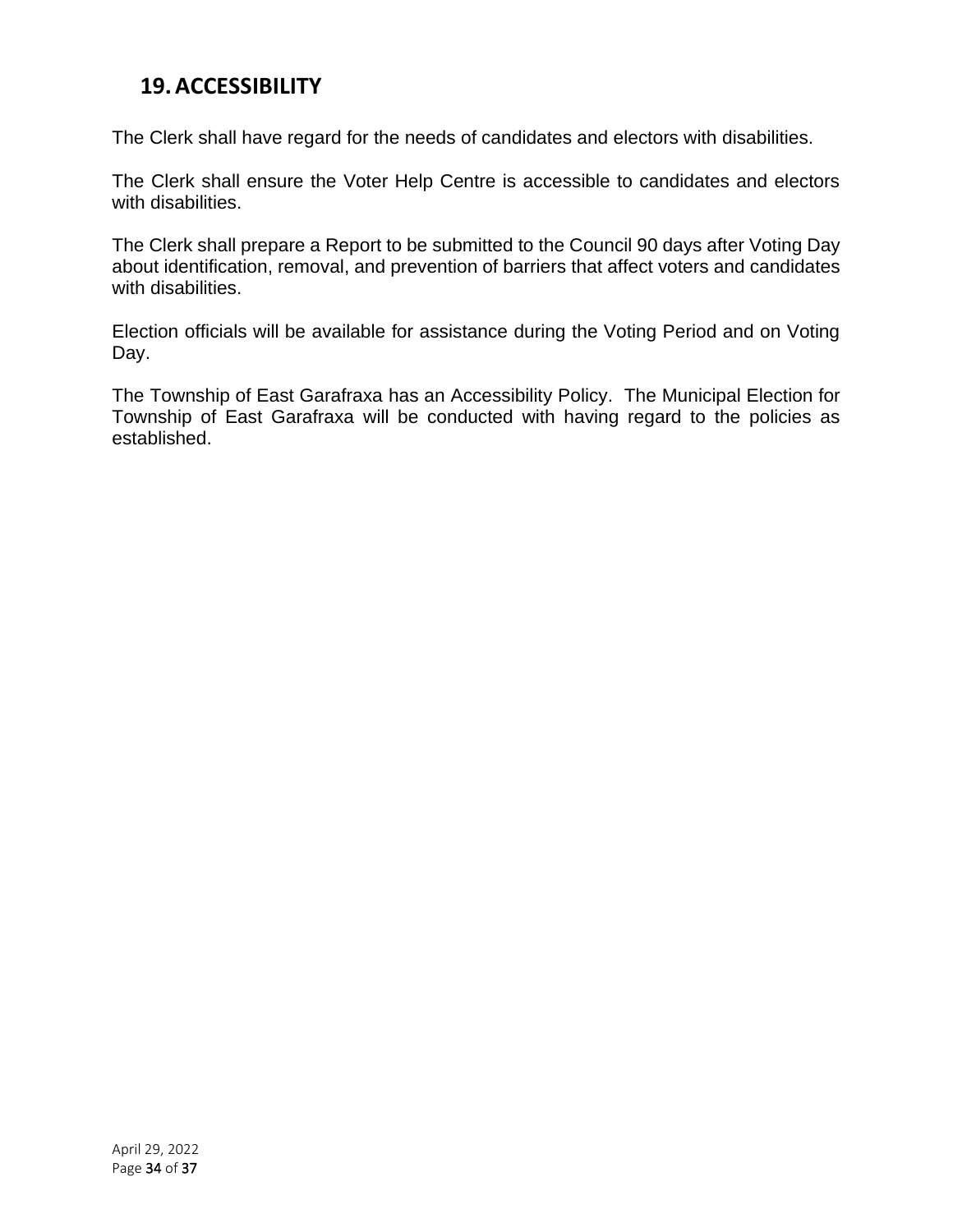## <span id="page-34-0"></span>**20.AMENDMENTS TO PROCEDURES**

The Clerk has the right, at any time, up to and including Voting Day, to amend the procedures contained herein. A copy of any amendment will be forwarded to each candidate.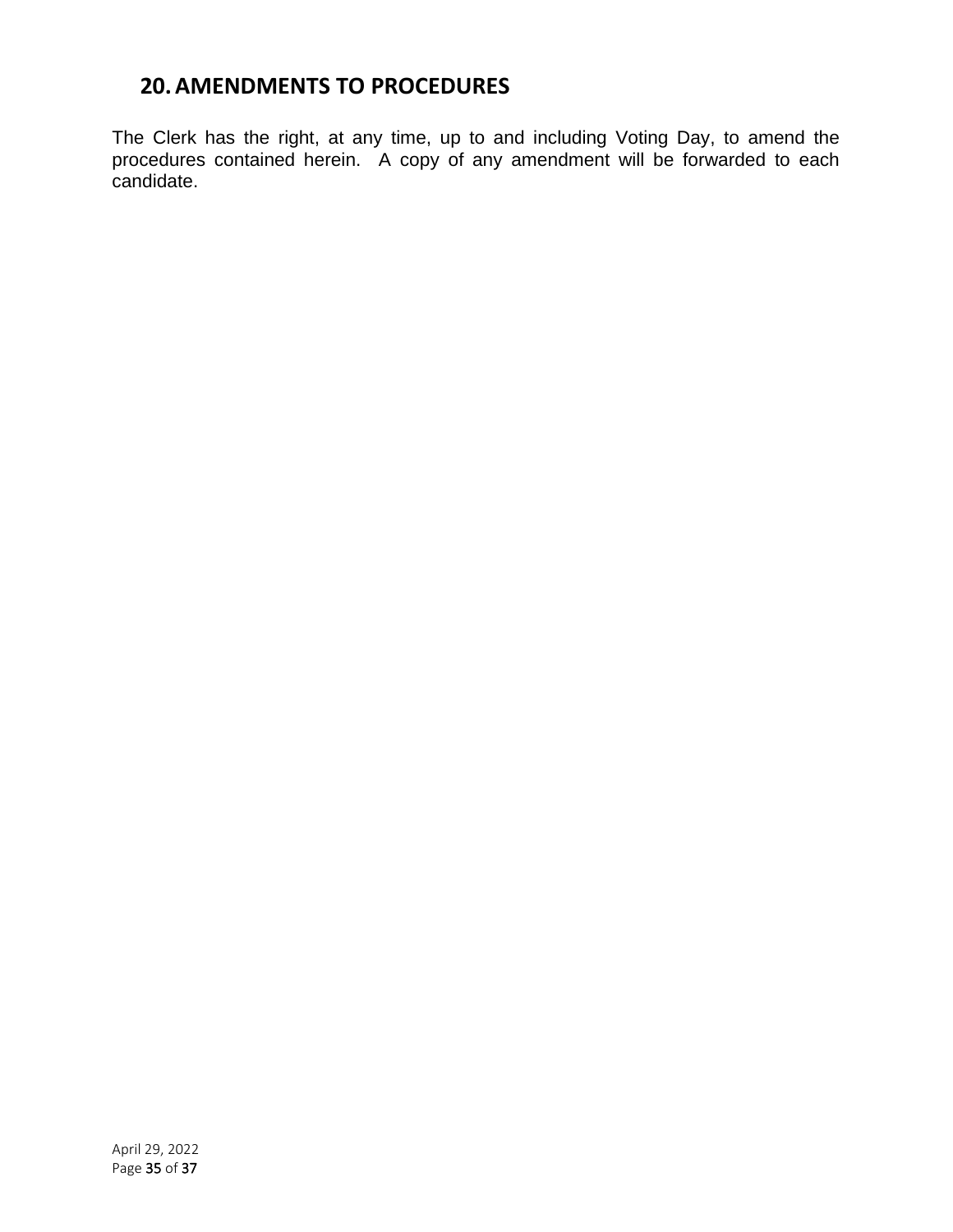## <span id="page-35-0"></span>**21.ATTACHMENTS – FORMS**

The following forms have been approved for use by Township of East Garafraxa for the election process:

This is not necessarily a complete list and forms may be revised as needed. Please contact the Municipal office for the most recent version. In addition, there are Ministry prescribed forms not included below.

| Form#            | <b>Name of Form</b>                                                       | <b>Section</b>  |
|------------------|---------------------------------------------------------------------------|-----------------|
| EL <sub>07</sub> | <b>List of Certified Candidates</b>                                       | (S.11(4) 2)     |
| EL <sub>08</sub> | <b>Certificate of Election Results</b>                                    | (S.11(4) 3)     |
| EL <sub>09</sub> | <b>Final Summary of Election Results</b>                                  | (S.11(4) 4)     |
| <b>EL10</b>      | Appointment and Oath of Deputy Returning Officer                          | (S.15(1)        |
| <b>EL11</b>      | Appointment and Oath of an Election Official                              | (S.15(2))       |
| EL12(A)          | Appointment of Scrutineer by Candidate                                    | (S.16(1))       |
| EL12(B)          | <b>Oral Oath of Secrecy</b>                                               |                 |
| <b>EL14</b>      | Candidate's Declaration-Proper Use of Voters' List                        | (S.23(5))       |
| <b>EL15</b>      | Application to Amend Voters' List                                         | (S.24)          |
| <b>EL16</b>      | Application for Removal of Another's Name from the<br><b>Voters' List</b> | (S.25)          |
| EL17 (A)         | Notice of Nomination for Office                                           | (S.32)          |
| EL 17 (B)        | <b>Notice of Additional Nominations</b>                                   | (S.33(5))       |
| EL18(A)          | Declaration of a Qualified Candidate - Municipal                          | (S.35(2))       |
| EL18(B)          | Declaration of a Qualified Candidate - School Trustee                     |                 |
| <b>EL19</b>      | <b>Withdrawal of Nomination</b>                                           | (S.36)          |
| <b>EL20</b>      | Declaration of Acclamation to Office                                      | (S.37(1))       |
| <b>EL21</b>      | Notice of Death of Candidate                                              | (S.39(A))       |
| <b>EL22</b>      | Certificate on Voters' List                                               | (S.28(1))       |
| <b>EL24</b>      | Sample Notice of Election Information (For Newspaper Ad)                  | (S.40)          |
| <b>EL25</b>      | Certificate and Receipt for Ballots                                       | (S.41(1))       |
| <b>EL26</b>      | Oath of Qualification                                                     | (S. 52(1) 3)    |
| <b>EL27</b>      | Oral Oath of Friend or Interpreter                                        |                 |
| <b>EI 27A</b>    | Oath of Elector Requesting Assistance of a Friend                         |                 |
| EL29(A)          | <b>Voting Instructions</b>                                                | (S.52(3), (4))  |
| EL29(B)          | Voter Instructions and Sample Ballot                                      |                 |
| <b>EL30</b>      | List of Objections to Vote Count                                          | (S.54(4))       |
| EL31(A)          | Statement of Election Results (Deputy Returning Officer)                  | (S.55(1) A)     |
| <b>EL32</b>      | <b>Declaration of Election Candidate</b>                                  | (S.55(4) A)     |
| <b>EL34</b>      | <b>Statutory Provisions Regulating Voting Procedures</b>                  | (S.48, 49)      |
| <b>EL35</b>      | Notice of Offence, Notice of Corrupt Practice                             | (S.89)          |
| <b>EL36</b>      | Disclaimer to Right to Office                                             | $(S.84(1)-(3))$ |
| EL37(A)          | Certificate of Maximum Campaign Expenses                                  | (S.76(7))       |